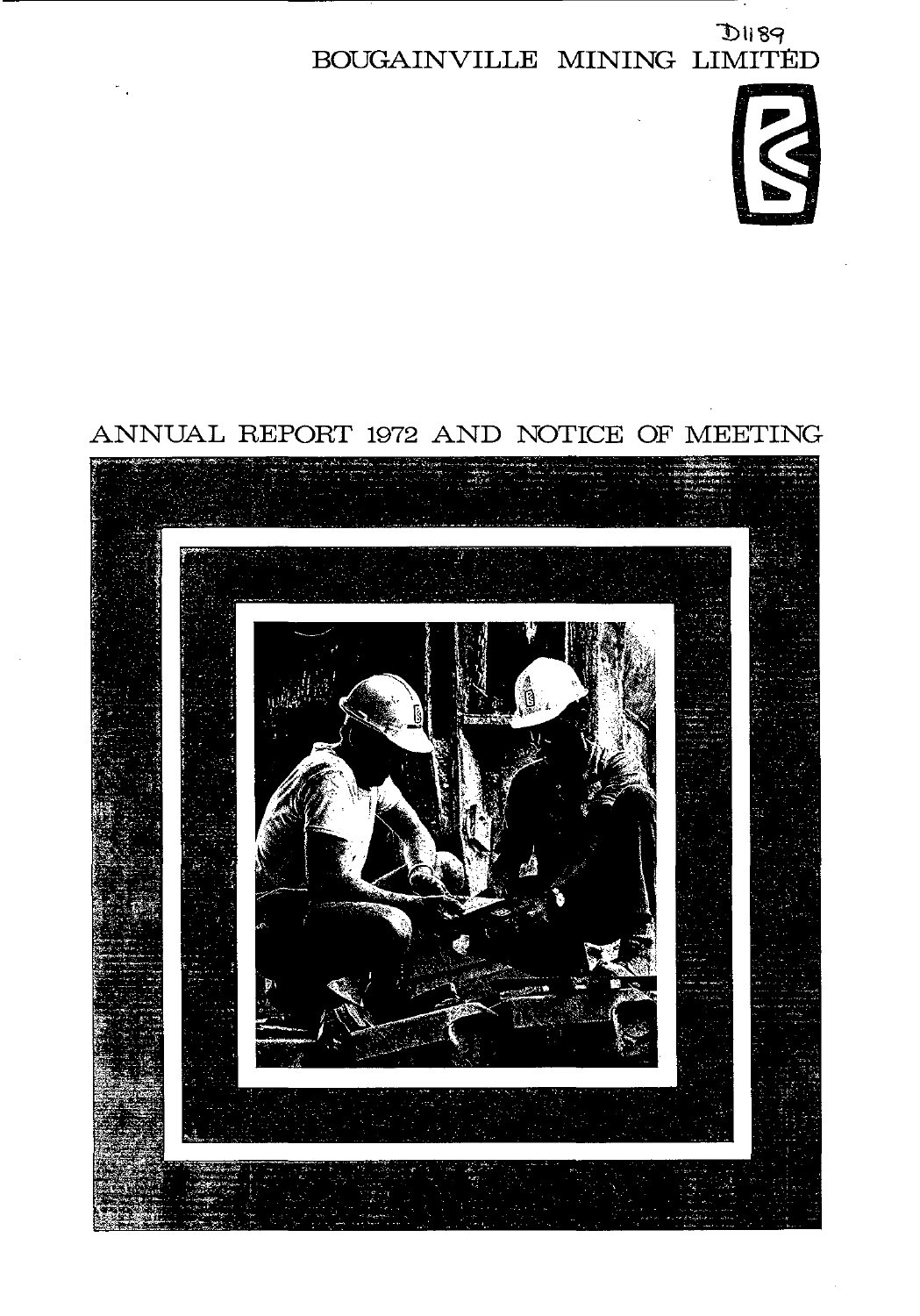en 1999<br>Brezho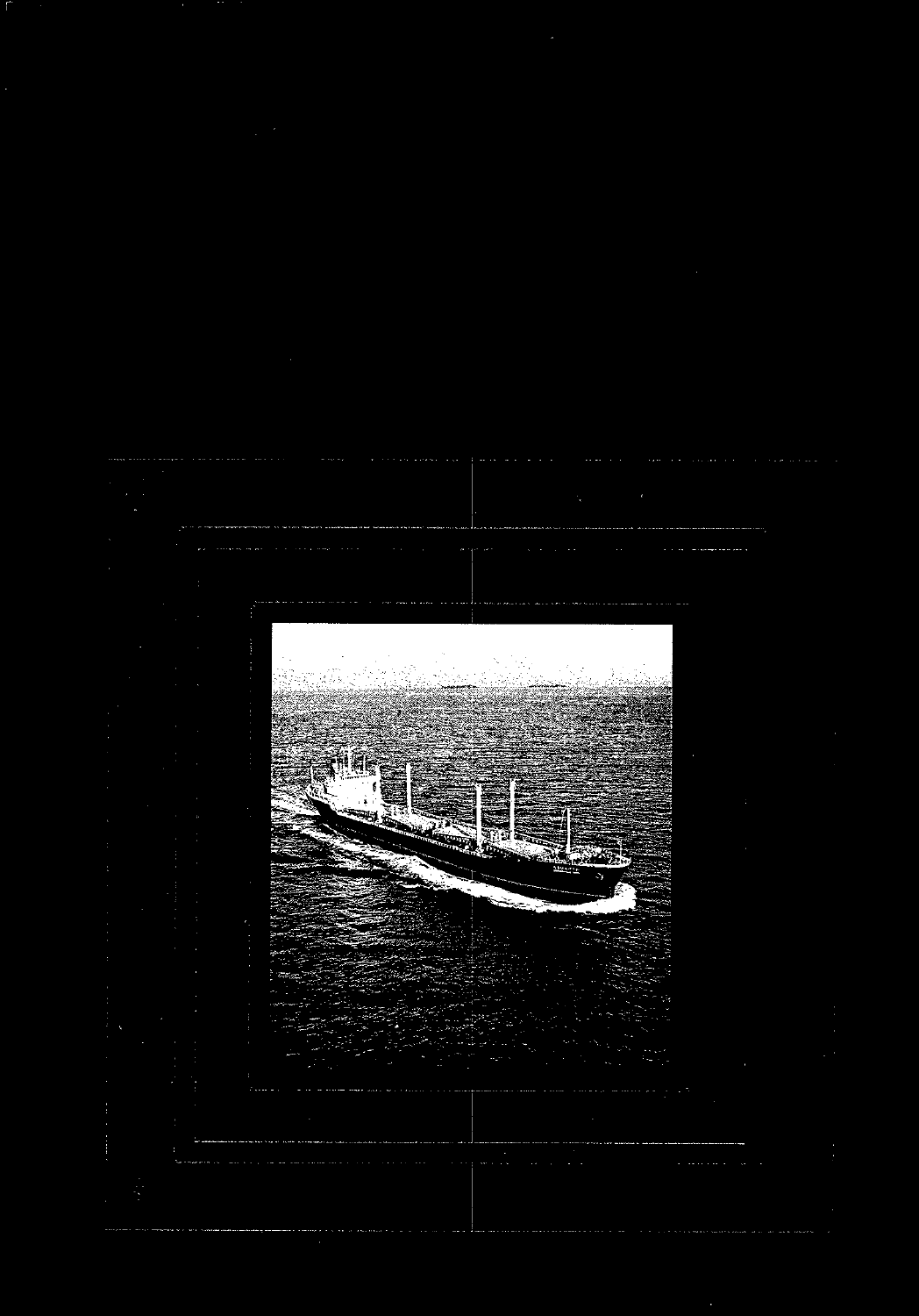# NOTICE OF ANNUAL GENERAL MEETING

NOTICE IS HEREBY GIVEN THAT THE ANNUAL GENERAL MEETING OF SHAREHOLDERS OF BOUGAINVILLE MINING LIMITED WILL BE HELD ON THE 24TH FLOOR OF THE C.R.A. BUILDING, 95 COLLINS STREET, MELBOURNE, ON MONDAY, 9TH APRIL, 1973, AT 11.00 A.M.



### BUSINESS

- 1. To receive and consider the Balance Sheet of the Company as at 31st December, 1972, and the Statement of Earnings of the Company for the year ended on that date.
- 2. To receive and consider the Consolidated Balance Sheet of the Company and its subsidiary as at 31st December, 1972, and Consolidated Statement of Earnings of the Company and its subsidiary for the year ended on that date.
- 3. To receive and consider the Reports of the Directors and Auditors.
- 4. To elect Directors. Sir Rupert Clarke, Bt., M.B.E., and Sir Val Duncan, O.B.E., retire in accordance with the Company's Articles of Association. These gentlemen, being eligible, offer themselves for re-election. A separate resolution will be proposed for the re-election of each of the above-named retiring Directors.
- 5. To appoint auditors and authorise the Directors to fix their fees. The retiring auditors Cooper Brothers & Co. have informed the Company of their intention henceforth to use the name Coopers and Lybrand, a name in which the firm also conducts business, and this firm, being eligible, offer themselves for re-appointment.
- 6. To transact any other business which may legally be brought forward.

### PROXIES

A member entitled to attend and vote at the Annual General Meeting is entitled to appoint a proxy to attend and vote instead of that member. The proxy does not need to be a member. Members wishing to appoint a proxy should fill in the Proxy Form and post it so that it reaches the appropriate office of the Company at least 36 hours before the time of the meeting. If your shares are registered on the Canberra Register the Proxy Form should be sent to the Company's registered office at 78 Northbourne Avenue, Canberra City, A.C.T. 2601. If your shares are registered on a branch register the Proxy Form should be sent to the office at which the register is kept.

BY ORDER OF THE BOARD

B. W. MORGAN *HUMMONGan* 

Dated 12th February, 1973. 95 Collins Street, Melbourne.

| PROXY FORM<br>BOUGAINVILLE MINING LIMITED<br>(Incorporated in the Australian Capital Territory)<br>78 NORTHBOURNE AVENUE, CANBERRA, A.C.T.<br>95 COLLINS STREET, MELBOURNE, VICTORIA.<br>PANGUNA, BOUGAINVILLE ISLAND, PAPUA NEW GUINEA.<br>I/WE, BEING (A) MEMBER(S) OF BOUGAINVILLE MINING LIMITED HEREBY APPOINT | <b>NOTES</b><br>1. This proxy must reach the registered office of the Company (or in the case of shares on a<br>branch register, the office where the register is kept) at least 36 hours before the time for<br>holding the Meeting. A proxy need not be a member of the Company.<br>2. In the case of joint holders their proxy may be signed by any one holder.<br>3. In the case of a Corporation, the proxy must either be executed under its Common Seal or<br>under Power of Attorney. In the latter case the Power of Attorney should previously have<br>been noted by the Company. |
|---------------------------------------------------------------------------------------------------------------------------------------------------------------------------------------------------------------------------------------------------------------------------------------------------------------------|---------------------------------------------------------------------------------------------------------------------------------------------------------------------------------------------------------------------------------------------------------------------------------------------------------------------------------------------------------------------------------------------------------------------------------------------------------------------------------------------------------------------------------------------------------------------------------------------|
|                                                                                                                                                                                                                                                                                                                     |                                                                                                                                                                                                                                                                                                                                                                                                                                                                                                                                                                                             |
|                                                                                                                                                                                                                                                                                                                     |                                                                                                                                                                                                                                                                                                                                                                                                                                                                                                                                                                                             |
|                                                                                                                                                                                                                                                                                                                     |                                                                                                                                                                                                                                                                                                                                                                                                                                                                                                                                                                                             |
|                                                                                                                                                                                                                                                                                                                     | AS MY/OUR PROXY TO ATTEND AND VOTE FOR ME/US AND ON MY/OUR BEHALF AT THE ANNUAL GENERAL MEETING OF THE COMPANY<br>TO BE HELD ON THE 9TH DAY OF APRIL, ONE THOUSAND NINE HUNDRED AND SEVENTY-THREE AND AT ANY ADJOURNMENT THEREOF.                                                                                                                                                                                                                                                                                                                                                           |
|                                                                                                                                                                                                                                                                                                                     |                                                                                                                                                                                                                                                                                                                                                                                                                                                                                                                                                                                             |
|                                                                                                                                                                                                                                                                                                                     | (BLOCK LETTERS)                                                                                                                                                                                                                                                                                                                                                                                                                                                                                                                                                                             |
|                                                                                                                                                                                                                                                                                                                     |                                                                                                                                                                                                                                                                                                                                                                                                                                                                                                                                                                                             |

PLEASE DETACH FROM NOTICE OF MEETING BEFORE MAILING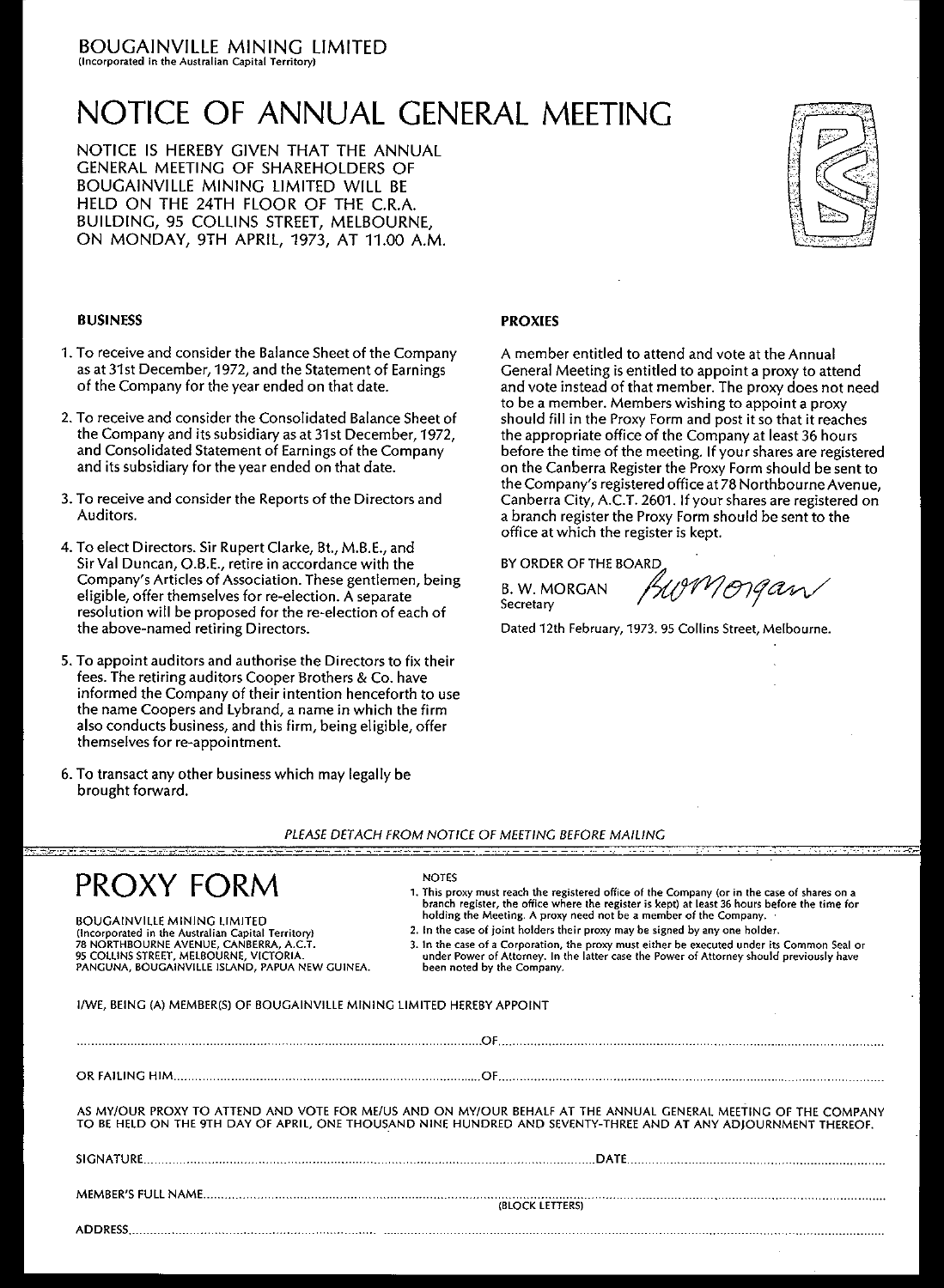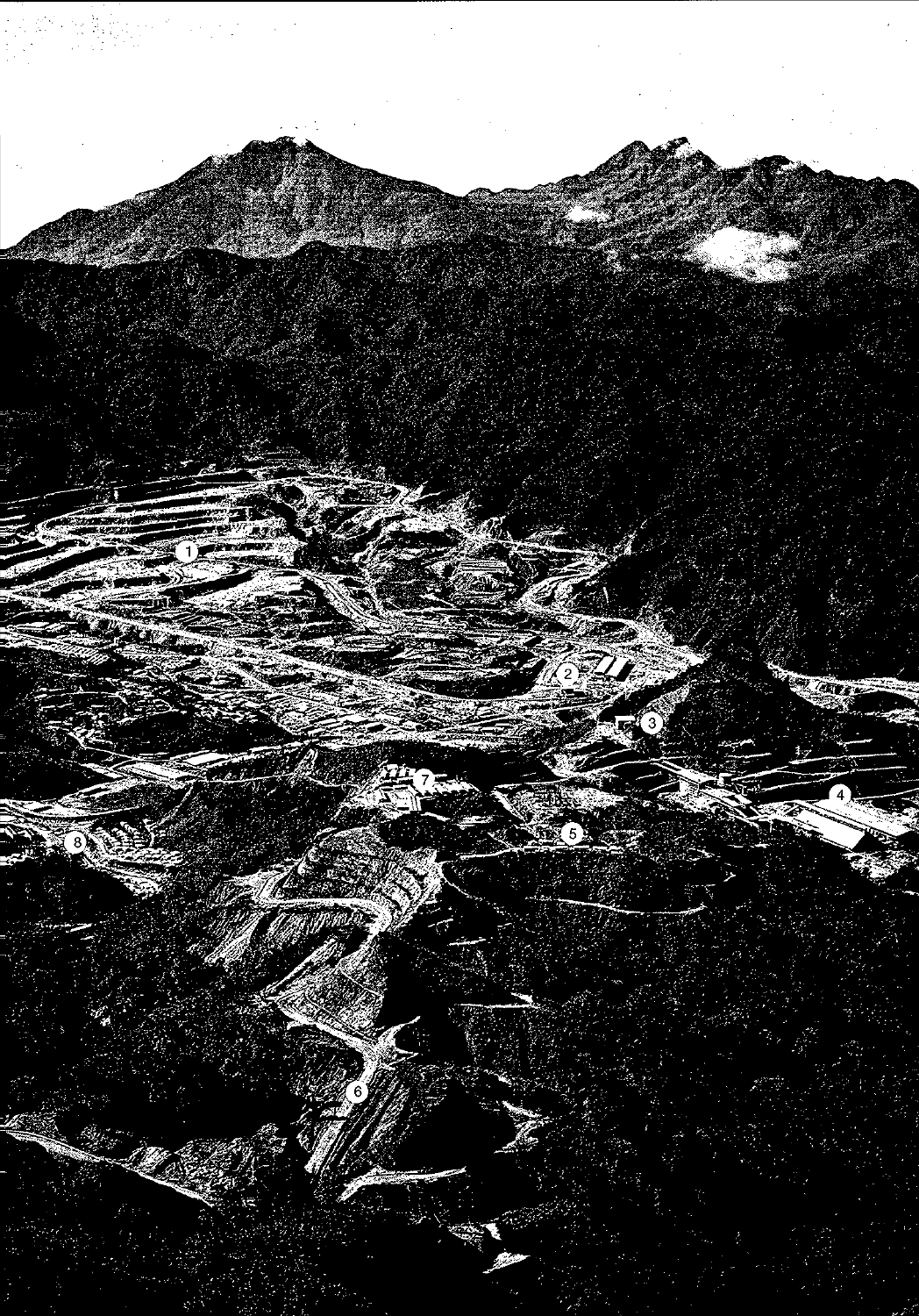## HIGHLIGHTS 1972

### JANUARY:

First concentrate **run** through pipeline to port.

### MARCH:

Commissioning of plant completed.

### APRIL:

Commercial production commenced. First commercial shipment made.

#### JULY:

Net earnings of \$6.593 million for half-year to 30th June announced.

### DECEMBER:

| Production for year 1972:-           |                   |
|--------------------------------------|-------------------|
| Tonnes of copper in concentrate:-    | 123.961           |
| Consolidated net earnings for 1972:- | \$20,853.957      |
| Net earnings per share: $-$          | <b>11.7 cents</b> |
| Funds of Bougainville Mining         |                   |
| shareholders:-                       | \$127,962,000     |



Monthly Average Official London Metal Exchange Daily Cash Copper Wirebar<br>Quotations. Quoted in £ Sterling (left hand scale) and converted to Australian<br>Dollars (right hand scale)<br>This graph shows the effects of the floatin

#### £ STG. PER TONNE



COPPER METAL PRICES 1963-1972 Annual Range and Annual Average Quotations of Official London Metal<br>Exchange Daily Cash Copper Wirebar Quotations.<br>(Source: London Metal Exchange.)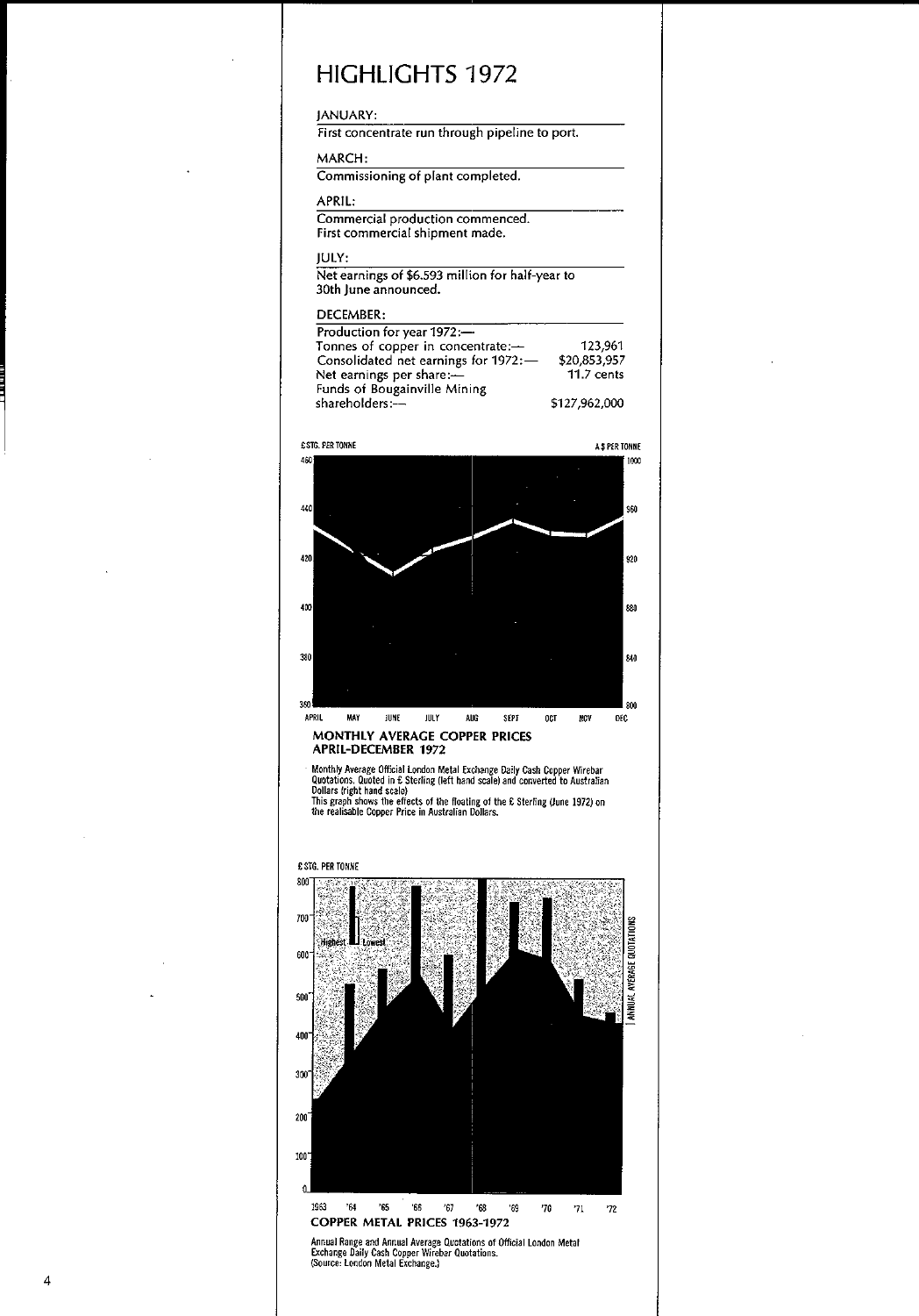## **CHAIRMAN'S STATEMENT**

**1972 was an eventful year for the**  Company. Bougainville Copper **commenced commercial production**  on 1st April, 1972, after successfully **overcoming challenges of inclement climate and** geographical location **of**  the kind hitherto unparalleled in mining **development. That commercial production commenced some three**  months ahead of schedule speaks highly of all personnel involved both in Papua New Guinea and throughout the world. I am pleased to report that consolidated earnings for the period 1st April-**31st December, 1972, after provision for amortisation, depreciation and**  withholding tax, amounted to \$20,853,957.

I am also pleased to report that the April forecast annual production of 120,000 long tons (121,920 tonnes) of copper in **concentrate was achieved. During 1972, Papua New Guinea's advance towards independence**  accelerated and responsibility in many **areas was transferred from the Australian administration to the Papua New Guinea coalition government.** 

Late in 1972 the Papua New Guinea House of Assembly passed a resolution **recommending guidelines for future mining ventures. Many of the**  guidelines reflect company policy **and practice established over several years.** 

**Bougainville Copper operates under**  an Agreement with the Papua New **Guinea Government which, after considerable negotiation, became law**  in 1967 following affirmation by the elected House of Assembly. Through **its 20% shareholding in Bougainville Copper, recognised by the presence of two government directors on the Board, the government has access to the details of Bougainville Copper's operations and will receive royalties and revenue from dividends as well as taxation on an increasing scale.** 

**There has been some criticism of the**  benefits derived by the P.N.G. **Government under the Agreement. The Company believes this criticism stems**  mainly from a lack of understanding of **the Agreement as a whole; of the**  complex requirements of major lenders **and the impact of repayments on the**  distribution of profits, and the resulting **restriction on dividends in** the years **when**  the bulk of the repayments are made. The directors believe that the existing **Agreement is reasonable, that it will be recognised as laying down a basis**  for a commendable partnership with **the Government of Papua New Guinea**  and that it will substantially assist in the development of the financial strength of that country.

During the year two events both outside the control of the Company adversely affected **its net earnings.** 

The first of these was the institution by the P.N.G. Government of a 15% withholding tax on dividends paid by P.N.G. companies. Dividends paid by Bougainville Copper to Bougainville **Mining are subject to this tax.** 

**The second was the downward movement**  of sterling in terms of both the U.S. and Australian dollar during the period **of commercial production which was not matched by a commensurate rise in**  the price of copper on the London Metal Exchange. In terms of Australian **dollars, this resulted in a reduction**  in proceeds that Bougainville Copper **received from its sales of copper in concentrate. Whilst the rise in the**  price of gold during 1972 increased the revenue from gold sales, the higher **price was not sufficient to offset the reduced earnings from copper sales.** 

**The decision of the Australian Government on 23rd December,**  1972 to upvalue the Australian dollar against the U.S. dollar will further reduce the Australian dollar proceeds of sales by Bougainville Copper although some short term **protection was obtained by taking out forward cover prior to the revaluation. Bougainville Copper will also receive some off-setting gains on loans which are**  repayable in U.S. dollars.

**However, the directors believe that**  with the progress that has been made to date, Bougainville Copper can look **forward to a successful future and the**  directors are confident that in the year 1973, a production of 175,000 tonnes of **copper contained in concentrate may**  be expected.

**In conclusion directors wish to thank the**  staff and all employees of the Company and its subsidiary for their diligent and **effective service and the loyal response**  to the extra demands made on them **in 1972,with the commencement of commercial production.** 

Kopie / Lafu

**12th February, 1973.**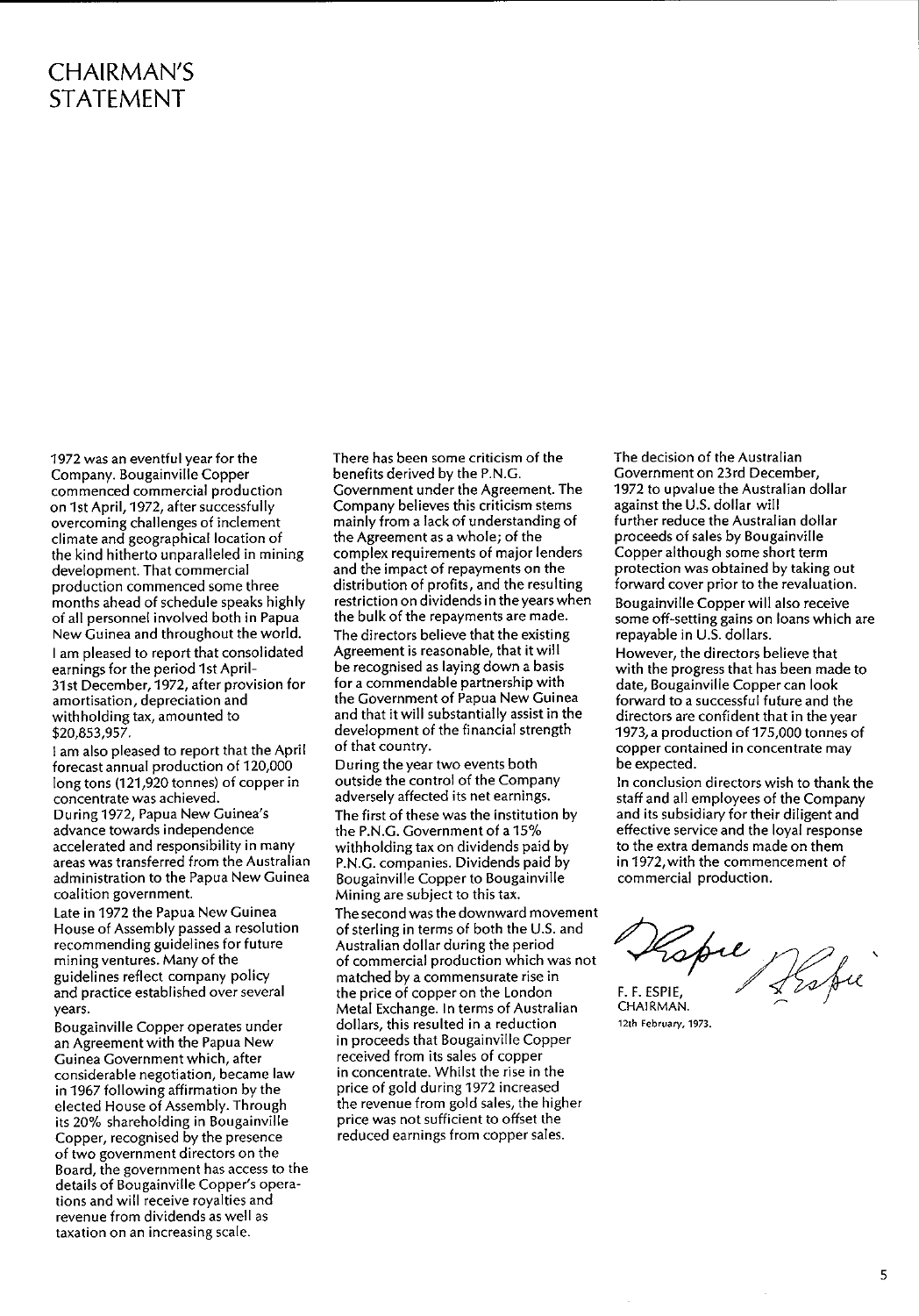# REVIEW OF OPERATIONS BY MANAGING DIRECTOR OF BOUGAINVllLE COPPER PTY.lIMITED

ORE RESERVES: No further drilling to define further ore reserves was undertaken in the period and at the end of 1972 estimated ore reserves stood at approximately 900 million tonnes of ore averaging 0.48% copper and 0.55 grams of gold per tonne.

PRODUCTION: During 1972 a total of 46,753,200 tonnes of ore and waste was extracted from the mine. Of this 21,885,252 tonnes of ore were milled, and 123,961 tonnes of copper were produced.

Production for the nine months of commercial production ended 31 st December is set out in the table below.

| PRODUCTION*                                   | <b>Nine Months Ended</b><br>31st December, 1972 |                           |  |  |
|-----------------------------------------------|-------------------------------------------------|---------------------------|--|--|
| Ore milled                                    | 18.75                                           | millions of<br>dry tonnes |  |  |
| Grade — copper                                | 0.78                                            | per cent                  |  |  |
| — gold                                        | 0.81                                            | grams/tonne               |  |  |
| — silver                                      | 2.08                                            | grams/tonne               |  |  |
| Concentrate produced                          | 395,092                                         | dry tonnes                |  |  |
| Grade — copper                                | 28.20                                           | per cent                  |  |  |
| — gold                                        | 27.50                                           | grams/tonne               |  |  |
| — silver                                      | 69.25                                           | grams/tonne               |  |  |
| *Comprises commercial production.             |                                                 |                           |  |  |
| Pre-commissioning production of 3.135 million |                                                 |                           |  |  |
| tonnes (43,023 dry tonnes concentrate) is     |                                                 |                           |  |  |

tonnes (43,023 dry tonnes concentrate) is excluded from the above figures.

The incidence of non-sulphide ore in the crust of the ore-body which affected production results in the early months has continued to diminish with the penetration of the ore-body beyond the oxide zone.

The progressive improvement in ore quality and concentrator performance during the year has enabled the April 1972 forecast of 120,000 long tons (121,920 tonnes) of copper contained in concentrate, to be achieved.

Operation of the processing facilities has been generally satisfactory but, as should be expected with any new mine, minor problems were encountered in the first months of operation. Modifications have been made to ball mill circuits and the installation of an additional ball mill, scheduled for completion in the latter part of 1973, will ensure greater concentrating capacity in future years. The fleet of mine haul trucks was brought to its full complement of 52 by the delivery of eleven additional trucks during the year.

The mine and concentrator operated on a seven day week throughout the year except for two occasions when cyclonic conditions brought extremely heavy rain to the Panguna area. Measures taken to correct the defects have proved adequate in subsequent storms.

SHIPPING: During the year there were 23 concentrate shipments totalling some 471,120 wet tonnes, the largest of which was 27,690 wet tonnes destined for discharge at Hamburg. The port

handled 766,790 freight tonnes, making it the largest port in Papua New Guinea in terms of cargo handled.

WORKFORCE: With the institution of the operating phase, Bougainville Copper ended 1972 with a workforce somewhat in excess of 3,000 employees, of which 70% were Papua New Guineans.

There were no serious industrial disputes during 1972.

In mid-year, a new two-year agreement was reached with the Bougainville Mining Workers' Union relating to wages and working conditions.

TRAINING & EDUCATION: A new training centre was opened at Panguna early in the year to cater for apprenticeship training in all trades used on the mine site. Apprentices currently in training total 240 with a planned increase to 340 in 1973. Company scholarship holders attending tertiary institutions throughout Papua New Guinea include 22 at the University, 28 at the Institute of Technology and 38 at the Lae Technical College. Training courses for skilled, semi-skilled and junior supervisory personnel were continued throughout the year.

### CONSTRUCTION OF FACILITIES:

Construction of key operational facilities was completed by April 1972. The major items of construction associated with original project planning still outstanding are the sealing of the port- mine access road and the construction of additional amenities and recreational facilities at Panguna, including a new interdenominational church. These items are scheduled to be completed during 1973.

The final cost of the original project including exploration and development costs is expected to be within the overall budget of \$400 million.

At Arawa, the jointly developed company and Government town, construction has commenced on an additional 190 company residences.

### MARKETING:

### SALES

Discussions with the Japanese buyers, Norddeutsche Affinerie (Germany) and Rio Tinto Patino (Spain) to consider their requests for revision of smelting and refining terms were successfully concluded in March and April on a basis satisfactory to all parties. The buyers had sought changes to the smelting and refining terms to assist them in meeting extra anti-pollution costs and cost disadvantages arising from the realignment of international currencies in late 1971.

The Japanese buyers had also requested that Bougainville Copper reduce contractual deliveries during 1972 and

1973 by 20%. However, following discussions, they agreed to accept deliveries of the full contractual tonnage from 1st April, 1972, but to toll smelt and refine 10% of this tonnage for sale of the tolled copper by Bougainville Copper outside Japan. This tolled copper metal has been sold. The tolling arrangement will continue until the end of 1973 when the Japanese buyers will revert to purchasing the full contractual tonnage.

Three new copper concentrate sales agreements were concluded by Bougainville Copper during the year. The first, with Norddeutsche Affinerie, covered a total of 40,000 wet tonnes of concentrate, 20,000 wet tonnes of which was subject to two buyer's options each of 10,000 tonnes. The first option was exercised while the second remains open.

Two other sales agreements were signed for the delivery of between 150,000 and 200,000 wet tonnes of concentrate in the period 1973-1976.

### PRICES

Prices for copper remained at low levels throughout the year, despite a recovery in demand for copper metal in the U.s.A., Japan and Europe towards the end of the period. A major reason for the depressed prices was the increase in the availability of supply of copper during 1972. Apart from Bougainville Copper, two other major mines commenced production during the year and there were additions to capacity at many existing mines.

While the rise in the price of gold during 1972 provided higher revenue receivable from gold sales, this increase provided only a partial offset for the low prices prevailing for copper on the london Metal Exchange.

R. W. BALLMERt DIRECTOR. 12th February, 1973.

RIGHT: PORTION OF THE 333<br>FLOTATION CELLS IN THE BOUGAIN-<br>VILLE COPPER CONCENTRATOR<br>BUILDING. TOTAL FLOTATION<br>CAPACITY IS 76,500 C. FT. (2,166<br>C. FT. (2,166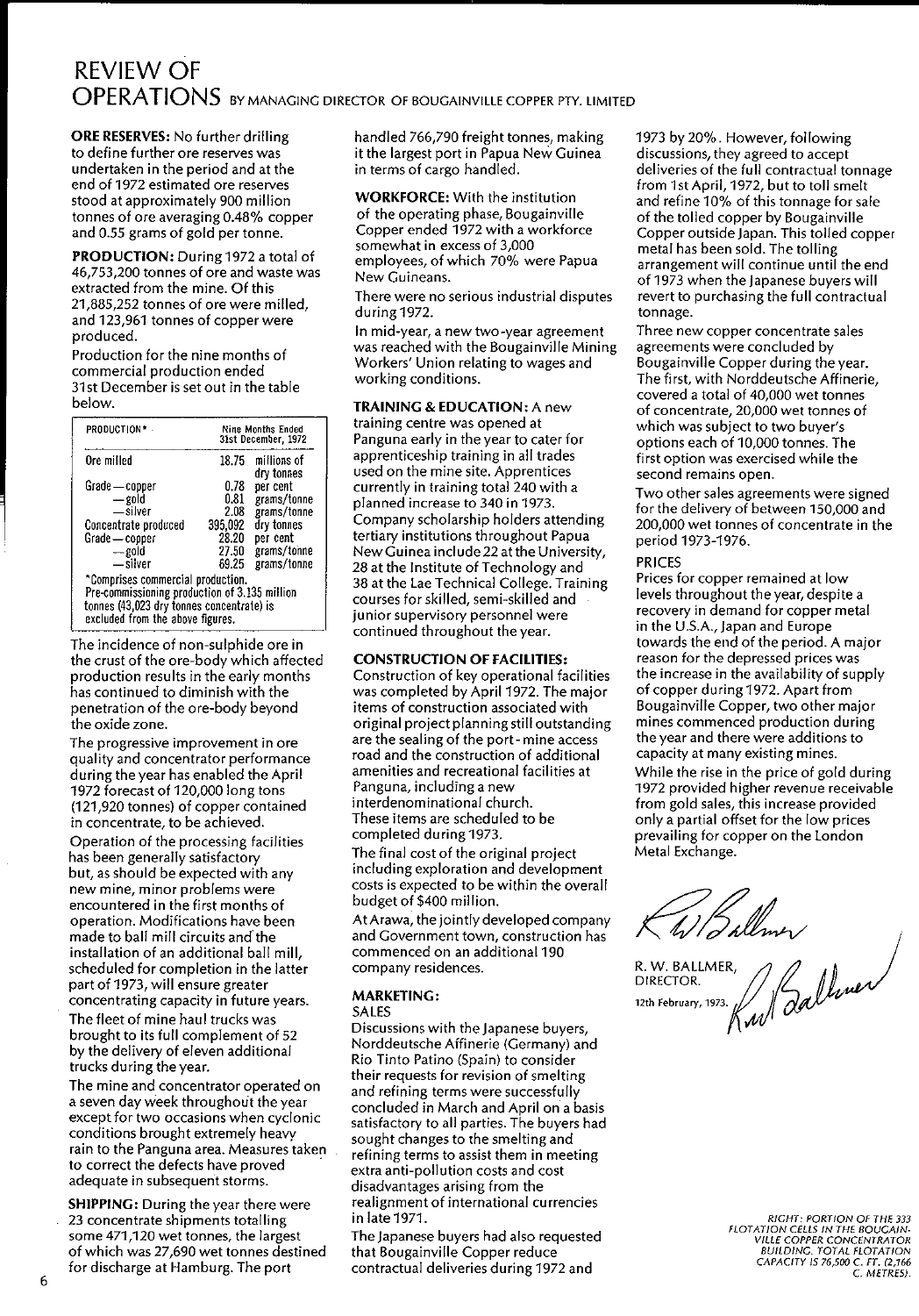### QUARTERLY PRODUCTION OF CONCENTRATES

For periods ended<br>31st March, 30th June, 30th September, 31st December 1972

.<br>June

SEPTEMBER

#### '000 DRY TONNES 160

 $120$ 

80

MARCH



MODING ange and Monthly Ave and<br>Monthly Range and Monthly Average<br>of Mean Price for Fine Gold on London Gold Market.<br>(Source: Sharps Pixley and Company Limited, London.)

US \$ PER OUNCE

 $\overline{\mathcal{U}}$ 

60

 $40^{\circ}$ 

 $\overline{3}$ 

DECEMBER

X V.







NORDDEUTSCHE<br>AFFINERIE<br>(GERMANY)

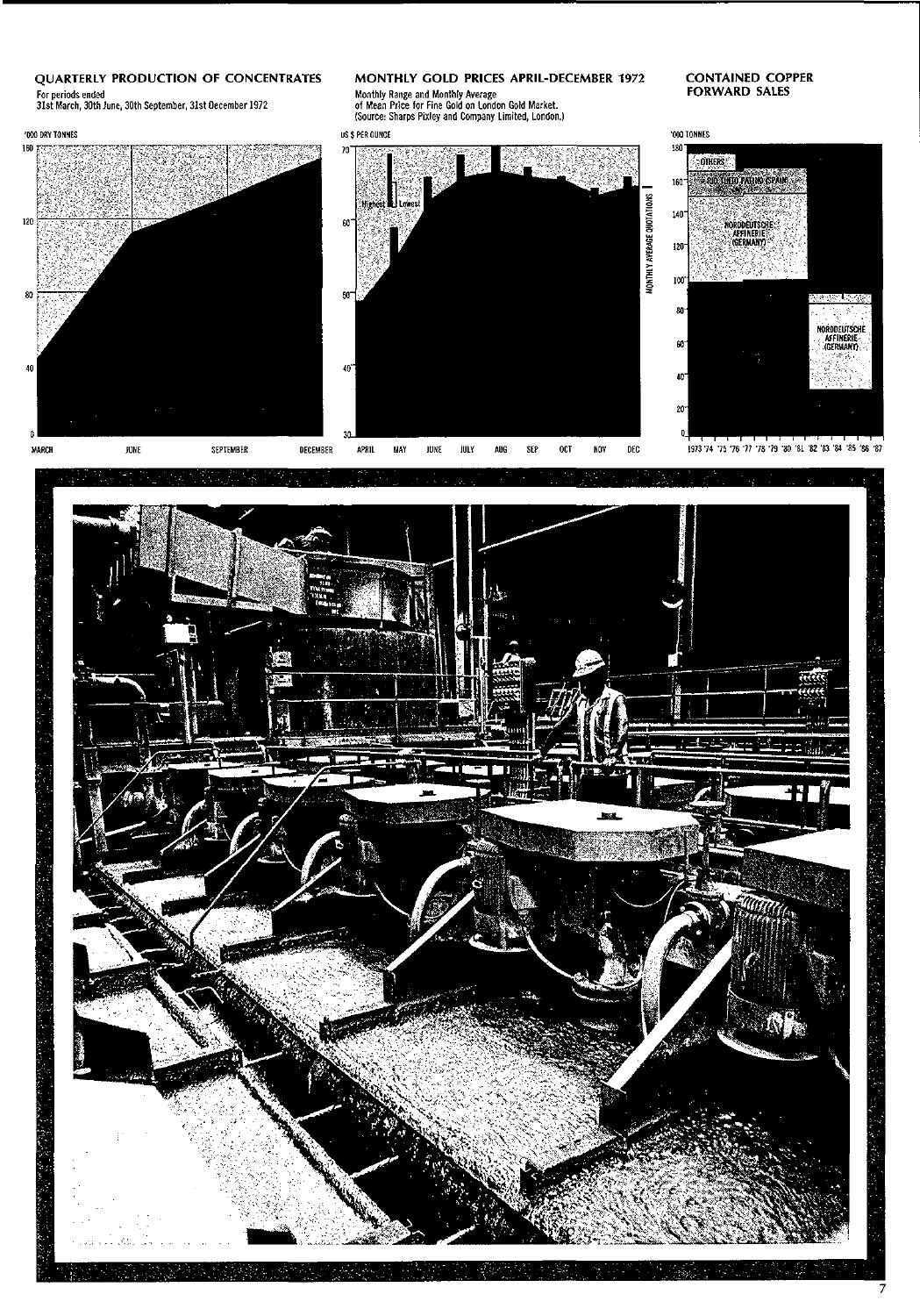

THE PANGUNA CONCENTRATOR<br>FACILITIES OF FINE CRUSHING,<br>SCREENING, GRINDING AND FLOTATION<br>TREAT SOME 80,000 TONNES OF ORE<br>EACH DAY. THE OPERATION IS<br>CONTINUOUS.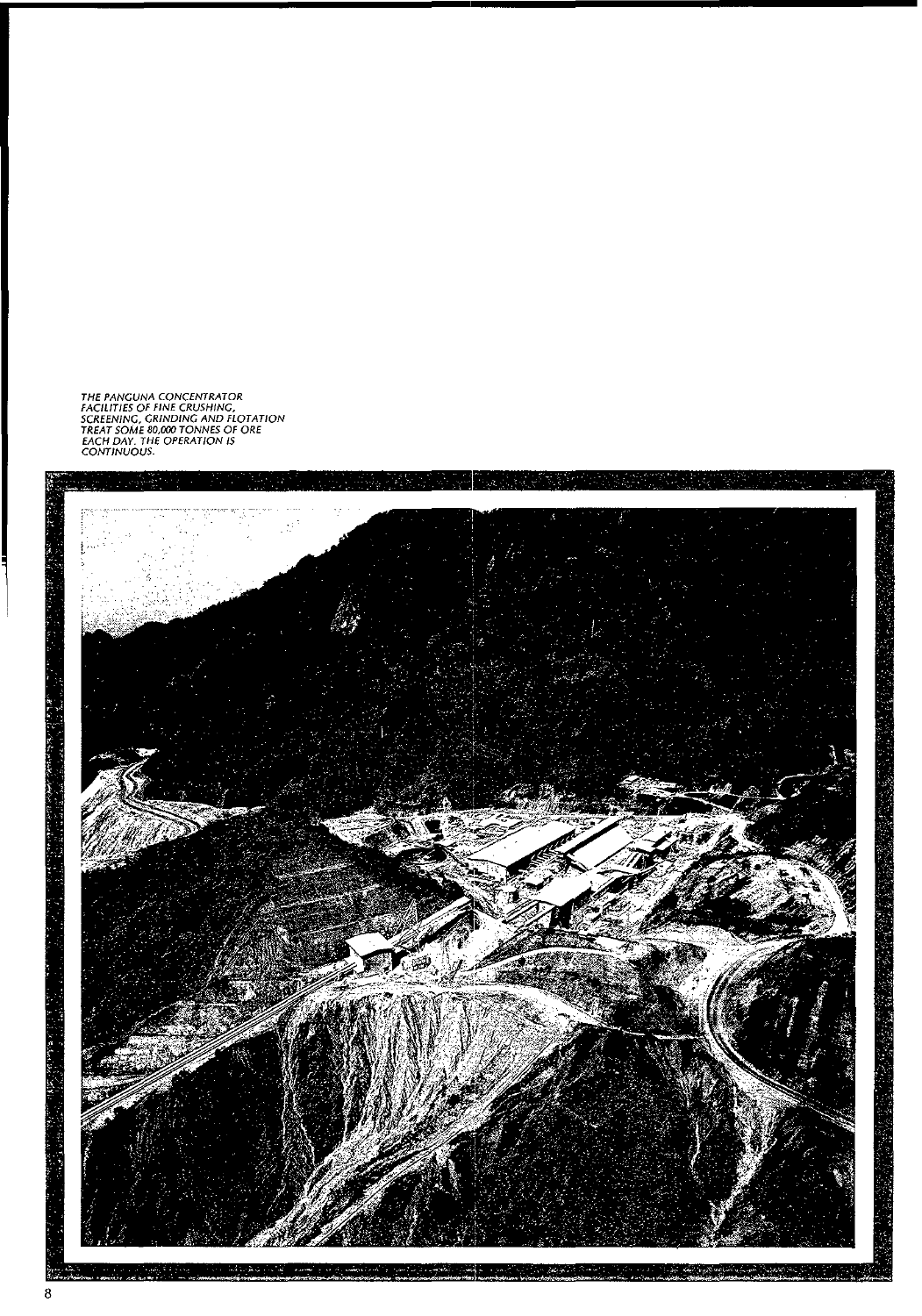# **DIRECTORS' REPORT**

### To the Members:-

**NET EARNINGS:** The consolidated net earnings for 1972 of the Company amounted to \$20,854,000 after providing \$14,520,000 for depreciation and **amortisation I and minority interest of**  \$5,536,000 and allowing \$1,320,000 for withholding tax.

**CAPITAL:** There was no change in the issued capital of the Company during the year and the issued and paid up capital remained at \$88,145,000 comprising 176,250,000 ordinary shares of \$0.50 cents each fully paid and 2,000,000 shares of 50 cents each paid **to 1 cent.** 

**During the year Share Issue Expenses of**  \$920,731 and Preliminary Expenses of \$35,522 were written off to Share **Premium Reserve.** 

**The Company's 80% owned subsidiary,**  Bougainville Copper Pty. Limited (incorporated in Papua New Guinea) **increased its authorised capital from**  \$125,000,000 to \$135,000,000 and its paid-up capital from 125,000,000 shares of \$1 each fully paid to 130,000,000 shares of \$1 each fully paid during the year ended 31st December, 1972.

On 2nd February, 1973, a further 2,500,000 shares of \$1 each fully paid **were issued to shareholders bringing the**  paid-up capital to 132,500,000 shares of \$1 each fully paid.

**EXCHANGE FLUCTUATION:** As a result of the unilateral revaluation of the **Australian dollar on 23rd December, 1972, an additional unrealised gain of**  \$14,999,319 has arisen in respect of loan borrowings by Bougainville Copper which are repayable in U.S. dollars. This **amount has been transferred to the Exchange Fluctuation Account.**  It is intended that this unrealised gain **together with a similar unrealised gain of**  \$9,174,178 which arose prior to 1st January, 1972, will be taken to **earnings at the time of U.S. dollar loan repayments scheduled to commence**  in 1973.

Bougainville Copper held U.S. dollar cash balances at the time of the December **revaluation and incurred a loss of**  \$376,257 on these balances. This loss has been reflected in 1972 earnings.

**As stated elsewhere in** this Annual **Report, reduced revenue in Australian dollars will result from sales proceeds receivable**  in U.s. dollars subsequent to the **revaluation. Forward cover contracts**  were taken out in the latter part of 1972 **prior to the revaluation and this has lessened the impact of the revaluation on**  earnings both in 1972 and the early part of 1973.

**LOANS:** Bougainville Copper continued **to draw down loans during 1972 as part**  of its overall financing programme. The **following loans were outstanding at**  31st December, 1972.

- **o Credit Agreement** 
	- (a) Seven year loans US\$67,400,000. (b) Intermediate term loans U5\$96,000,000.
- **o Japanese cash loan agreement**  US\$30,000,000.
- **\$ Japanese equipment loan agreement**  US\$23,100,000.
- <sup>~</sup>**Eximbank loan agreement**  US\$54,600,000.
- **<sup>Q</sup>Deferred payment arrangements with Australian suppliers guaranteed by Export Payments Insurance Corporation**  A\$21 ,200,000.

• Commonwealth Savings Bank of Australia housing loan A\$12,500,000. In addition Bougainville Copper has overdraft facilities with the Commonwealth Trading Bank.

All loans, with the exception of the Commonwealth Savings Bank housing loan, the deferred payments **arrangements with Australian suppliers**  and overdraft facilities are secured by **a charge over all the shares issued**  by Bougainville Copper registered **in the names of the Company, the Administration of Papua New Guinea and the I nvestment Corporation of Papua New Guinea. The housing loan is**  secured by an equitable charge over Bougainville Copper's housing leases in Arawa township; the deferred payment **arrangements with Australian suppliers**  are guaranteed by the Export Payments **Insurance Corporation.** 

**DIVIDENDS:** No dividends were declared or paid during the year by the Company. On 2nd February, 1973, Bougainville Copper declared a maiden dividend of \$11 million from 1972 earnings. As required by the terms of the Credit **Agreement, Bougainville Copper is obliged to make a loan repayment of an equivalent amount.** 

The amount of dividends that can be paid by Bougainville Copper is restricted under the Credit Agreement while the greater part of that company's loan **borrowings are outstanding. Bougainville Mining expects to pay a first interim dividend in October, 1973.** 

**DIRECTORS:** In accordance with Article 94 of the Company's Articles of **Association, Sir Rupert Clarke, Bt, MBE and Sir Val Duncan, OBE, retire and**  being eligible, offer themselves for **re-election.** 

**AUDITORS:** The retiring auditors, Cooper Brothers & Co., have informed **the Company of their intention henceforth to use the name Coopers &**  Lybrand, a name in which the firm also **conducts business and this firm being**  eligible offer themselves for **re-appointment.** 

**STATUTORY: In** accordance with the provisions of Section 162 of the **Companies Ordinance, the Directors state that in their opinion:-**

- 1 The results of the Company's operations **in the year under review have not been**  materially affected by items of an **abnormal character except as mentioned**  in this Report.
- **2 No circumstances have arisen which**  render adherence to the existing method of valuation of assets or liabilities of the **Company misleading or inappropriate.**
- 3 Since the end of the period covered by the last Report (31st December, 1971), the **Company has undertaken a contingent**  liability arising from the implied affirmation of the charge previously **given over the Company's present and**  future shareholding in Bougainville Copper and rights associated with that **shareholding to secure repayment of**  Bougainville Copper's indebtedness **under its Credit Agreement and certain**  other borrowed moneys (the amount of such contingent liability being **unascertainable) but has undertaken no other contingent liabil.ities.**
- 4 No contingent liability has become enforceable or is likely to become enforceable within the succeeding period of twelve months which will **materially affect the Company in its**  ability to meet its obligations as and when they fall due.

For and on behalf of the Board,

 $F.F.ESPIE,$ Stepu

**12th February, 1973.**  CHAIRMAN.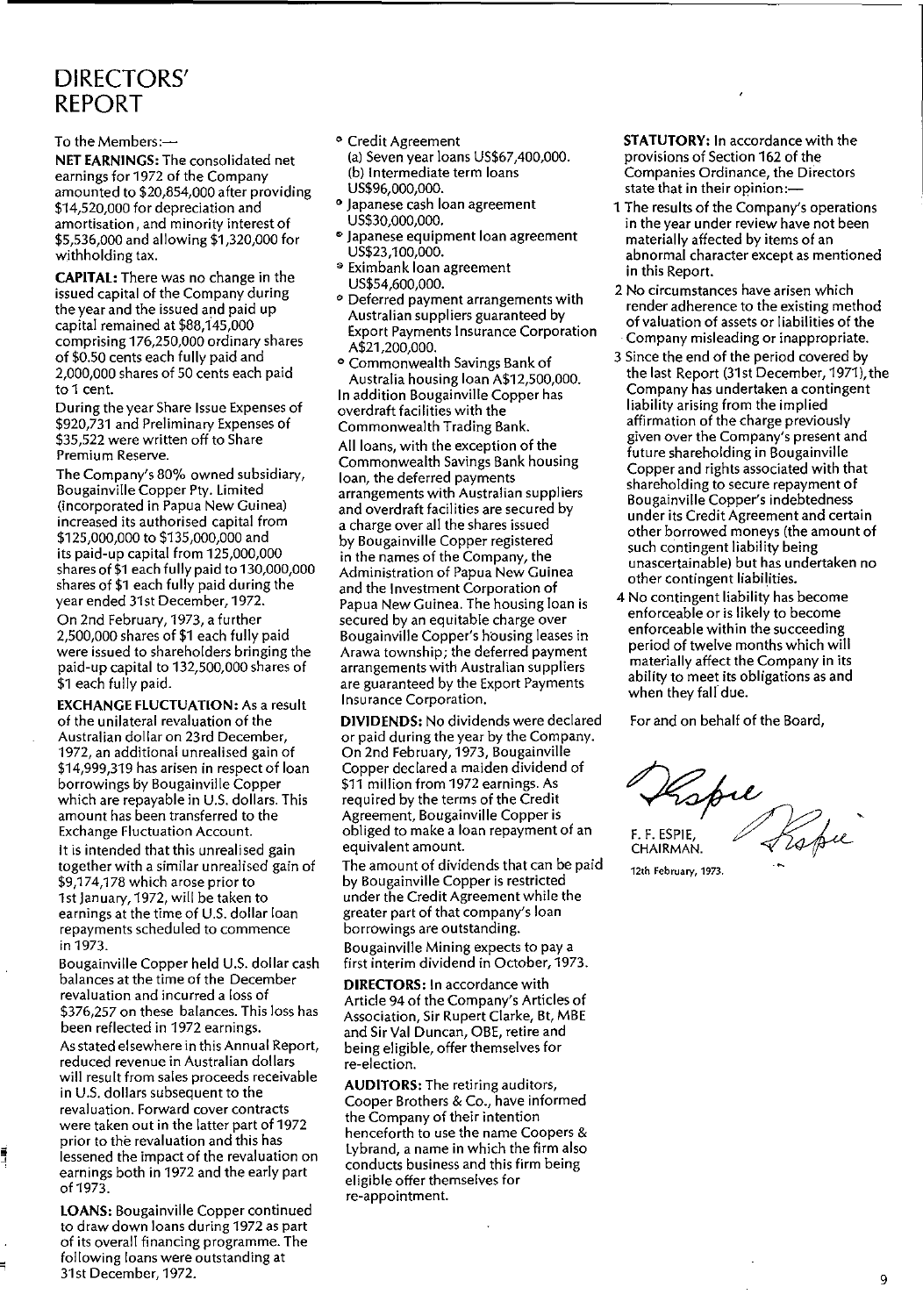

BOUGAINVILLE MINING LIMITED AND SUBSIDIARY COMPANY

FINANCIAL STATEMENTS AT 31ST DECEMBER, 1972 NOTES ON PAGES 12, 13 AND 14 FORM PART OF AND ARE TO BE READ IN CONJUNCTION WITH THESE STATEMENTS.

 $\hat{\mathcal{A}}$ 

# STATEMENTS OF EARNINGS

|                                                                                                                                  |                          | LIMITED AND                              |        | <b>BOUGAINVILLE MINING</b><br><b>BOUGAINVILLE</b><br><b>MINING</b><br>LIMITED<br>SUBSIDIARY COMPANY<br>1972<br>1972<br>1971 |        | 1971 |  |
|----------------------------------------------------------------------------------------------------------------------------------|--------------------------|------------------------------------------|--------|-----------------------------------------------------------------------------------------------------------------------------|--------|------|--|
|                                                                                                                                  |                          | \$'000                                   | \$'000 | \$'000                                                                                                                      | \$'000 |      |  |
| <b>NET SALES REVENUE</b>                                                                                                         | <b>NOTES</b>             | 95,695                                   |        |                                                                                                                             |        |      |  |
| Add.                                                                                                                             |                          |                                          |        |                                                                                                                             |        |      |  |
| Dividends receivable<br>Interest earned on short term deposits                                                                   | 3                        | 404                                      | 170    | 7,480<br>245                                                                                                                | 170    |      |  |
| Less:                                                                                                                            |                          | 96.099                                   | 170    | 7,725                                                                                                                       | 170    |      |  |
| Cost of sales and other expenses<br>Depreciation and amortisation<br>Interest<br>Royalties<br>Incorporation expenses written off | 6<br>4<br>$\overline{7}$ | 39,186<br>14,520<br>13,443<br>1,202<br>2 | 63     | 178                                                                                                                         | 63     |      |  |
|                                                                                                                                  |                          | 68,353                                   | 63     | 178                                                                                                                         | 63     |      |  |
| <b>EARNINGS BEFORE TAXATION</b>                                                                                                  |                          | 27,746                                   | 107    | 7,547                                                                                                                       | 107    |      |  |
| Less.                                                                                                                            |                          |                                          |        |                                                                                                                             |        |      |  |
| Taxation - current<br>-dividend withholding                                                                                      | $\overline{2}$           | 36<br>1,320                              | 51     | 36                                                                                                                          | 51     |      |  |
|                                                                                                                                  |                          | 1,356                                    | 51     | 36                                                                                                                          | 51     |      |  |
| Less:                                                                                                                            |                          | 26,390                                   | 56     | 7,511                                                                                                                       | 56     |      |  |
| Minority shareholders' proportion<br>of subsidiary company's earnings                                                            |                          | 5,536                                    |        |                                                                                                                             |        |      |  |
| <b>CONSOLIDATED NET EARNINGS</b>                                                                                                 |                          | 20,854                                   | 56     | 7,511                                                                                                                       | 56     |      |  |
| Plus:                                                                                                                            |                          |                                          |        |                                                                                                                             |        |      |  |
| Unappropriated earnings brought forward                                                                                          |                          | 56                                       |        | 56                                                                                                                          |        |      |  |
| <b>UNAPPROPRIATED EARNINGS CARRIED FORWARD 13</b>                                                                                |                          | 20,910                                   | 56     | 7,567                                                                                                                       | 56     |      |  |

 $\bar{\beta}$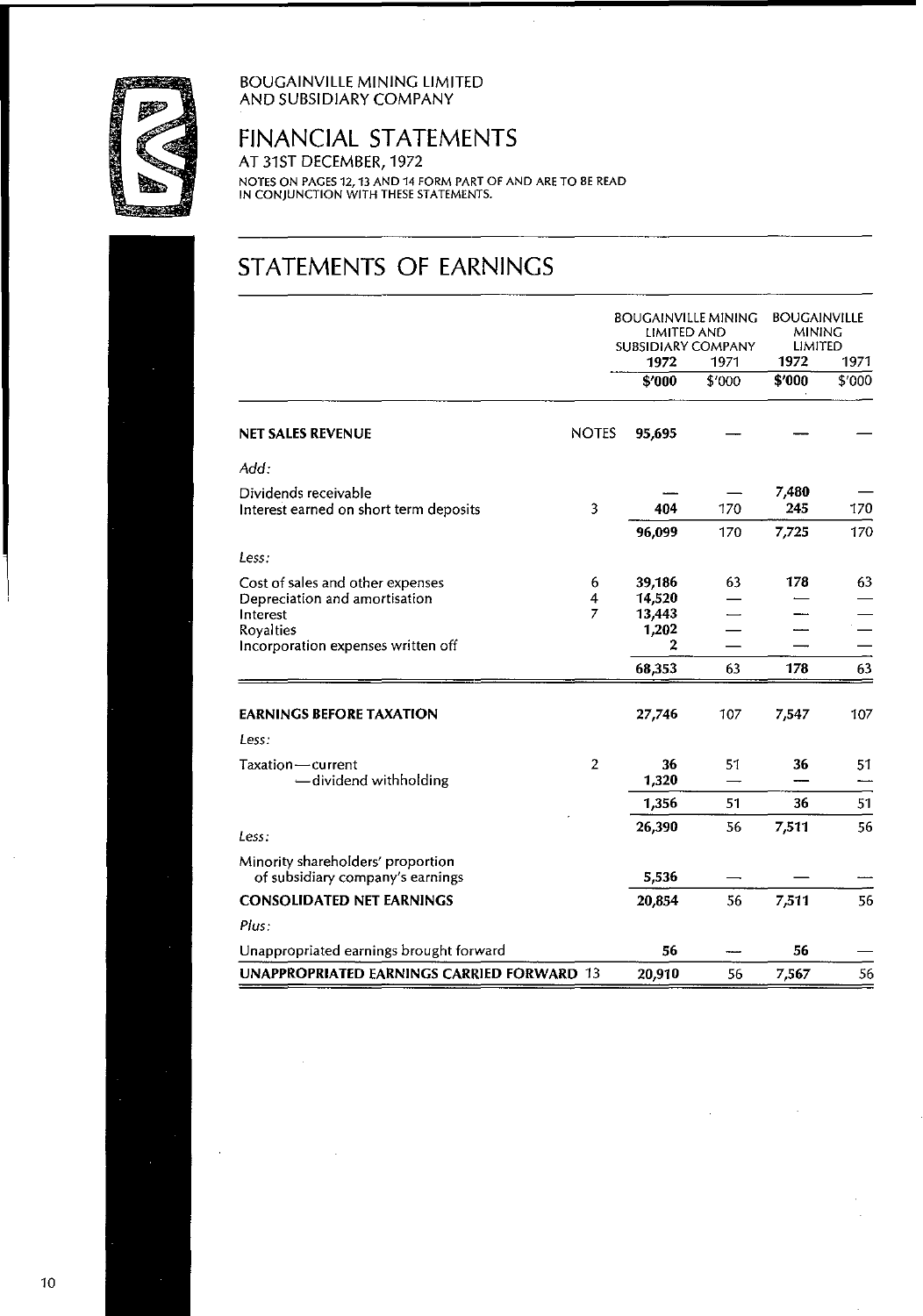# BALANCE SHEETS

|                                                                                                                     |              |                          | BOUGAINVILLE MINING<br>LIMITED AND<br><b>SUBSIDIARY COMPANY</b> |                  | <b>BOUGAINVILLE</b><br><b>MINING</b><br>LIMITED |
|---------------------------------------------------------------------------------------------------------------------|--------------|--------------------------|-----------------------------------------------------------------|------------------|-------------------------------------------------|
|                                                                                                                     |              | 1972<br>\$'000           | 1971<br>\$'000                                                  | 1972<br>\$'000   | 1971<br>\$'000                                  |
| <b>CAPITAL AND RESERVES</b>                                                                                         | <b>NOTES</b> |                          |                                                                 |                  |                                                 |
| Ordinary shares<br>Share premium                                                                                    | 8            | 88,145<br>18,907         | 88,145<br>19,863                                                | 88,145<br>18,907 | 88,145<br>19,863                                |
| Unappropriated earnings                                                                                             | 13           | 20,910                   | 56                                                              | 7,567            | 56                                              |
| FUNDS OF BOUGAINVILLE MINING<br><b>SHAREHOLDERS</b><br>Funds of minority shareholders in                            |              | 127,962                  | 108,064                                                         | 114,619          | 108,064                                         |
| subsidiary company                                                                                                  |              | 31,536                   | 25,000                                                          |                  |                                                 |
| <b>TOTAL CAPITAL &amp; RESERVES</b>                                                                                 |              | 159,498                  | 133,064                                                         | 114,619          | 108,064                                         |
| <b>EXCHANGE FLUCTUATION ACCOUNT</b>                                                                                 | 9            | 24,173                   | 9,174                                                           |                  |                                                 |
| <b>DEFERRED LIABILITIES</b><br>(maturing later than one year)                                                       |              |                          |                                                                 |                  |                                                 |
| Loans<br>Provision for long service leave                                                                           | 10           | 203,863<br>161           | 213,215<br>121                                                  |                  |                                                 |
|                                                                                                                     |              | 204,024                  | 213,336                                                         | ---              |                                                 |
| <b>CURRENT LIABILITIES</b><br>Bridging loan-unsecured<br>Creditors<br>Bank overdraft<br>Withholding tax on dividend | 11           | 59,265<br>5,460<br>1,320 | 8,000<br>23,065                                                 | 13               | 64                                              |
| Provision for income tax                                                                                            |              | 87                       | 51                                                              | 87               | 51                                              |
|                                                                                                                     |              | 66,132                   | 31,116                                                          | 100              | 115                                             |
| <b>TOTAL LIABILITIES</b>                                                                                            |              | 270,156                  | 244,452                                                         | 100              | 115                                             |
| <b>TOTAL FUNDS</b>                                                                                                  |              | 453,827                  | 386,690                                                         | 114,719          | 108,179                                         |
| These funds are represented by:                                                                                     |              |                          |                                                                 |                  |                                                 |
| <b>FIXED ASSETS</b><br>Property, plant and equipment                                                                | 12           | 378,676                  | 356,933                                                         |                  |                                                 |
| <b>INVESTMENTS</b><br>Shares in unlisted subsidiary company (at cost)<br>Unquoted shares (at cost)                  | 13           | 45                       | 45                                                              | 104,000          | 100,000                                         |
| <b>CURRENT ASSETS</b><br>Cash and bank balances                                                                     |              | 78                       | 834                                                             | 27               | 69                                              |
| Short term deposits                                                                                                 |              | 21,460                   | 15,768                                                          | 1,205            | 6,325                                           |
| Debtors<br>Stocks and stores                                                                                        | 14<br>15     | 36,565<br>17,003         | 6,373<br>5,791                                                  | 9,487            | 838                                             |
|                                                                                                                     |              | 75,106                   | 28,766                                                          | 10,719           | 7,232                                           |
| <b>INTANGIBLE ASSETS</b>                                                                                            |              |                          |                                                                 |                  |                                                 |
| Share issue and preliminary expenses                                                                                | 8            |                          | 946                                                             |                  | 946                                             |
| <b>TOTAL ASSETS</b>                                                                                                 |              | 453,827                  | 386,690                                                         | 114,719          | 108,179                                         |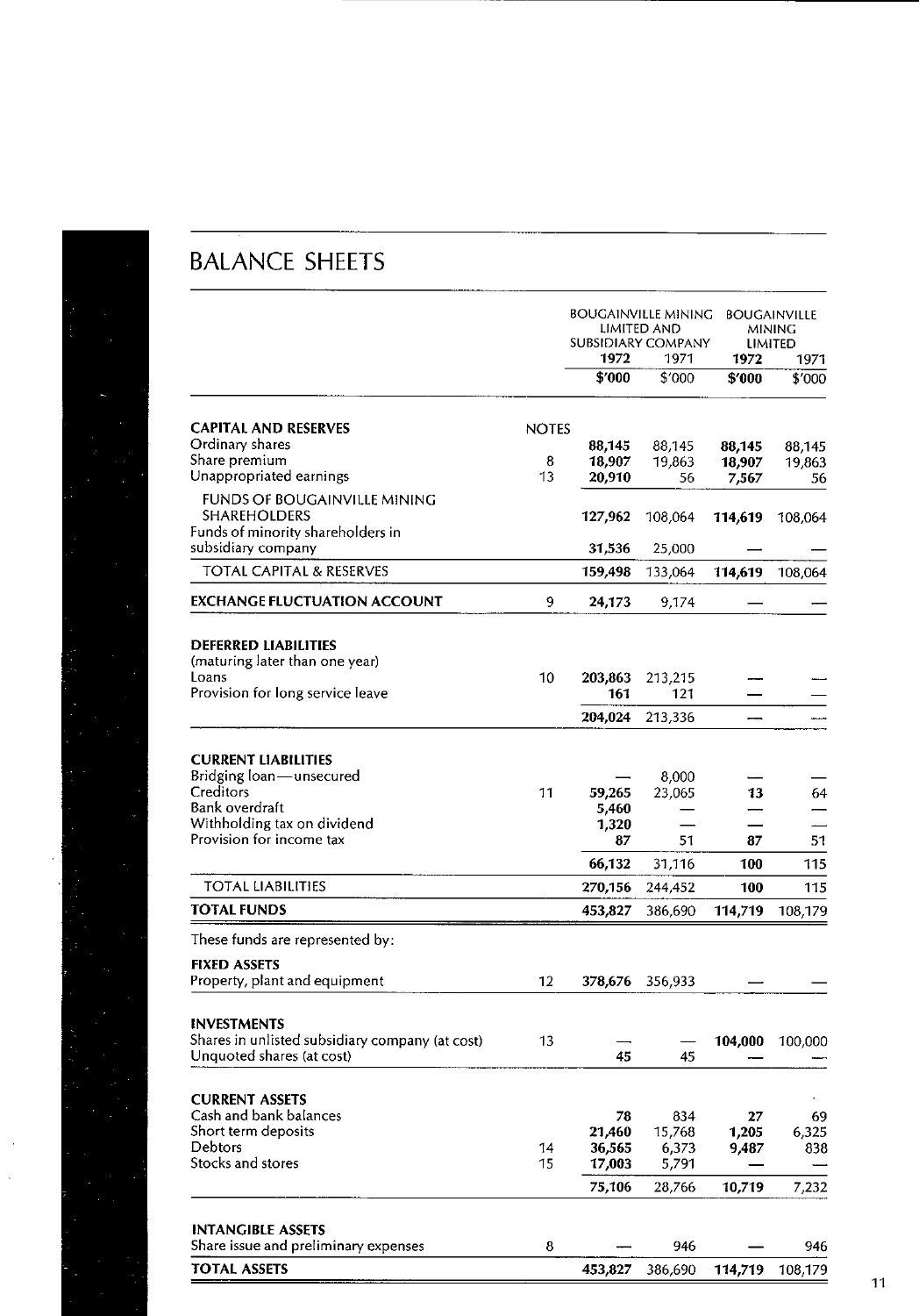

# NOTES TO THE ACCOUNTS

### 1 CAPITAL

| The authorised and issued capital remained unchanged at:<br>Authorised 180,000,000 shares of 50 cents each |                          | \$90,000,000 |
|------------------------------------------------------------------------------------------------------------|--------------------------|--------------|
| Issued 176,250,000 shares of 50 cents each fully paid<br>2,000,000 shares of 50 cents each paid to 1 cent  | \$88.125.000<br>\$20,000 | \$88.145.000 |

### 2 EARNINGS

The consolidated net earnings for 1972 of the Company amounted to \$20,854,000 after providing \$14,520,000 for depreciation and amortisation and minority interest of \$5,536,000 and allowing \$1,320,000 for withholding tax. The subsidiary company commenced operations in 1972 and the income from its operations is exempt from income tax for three years from the date the company commenced commercial production.

The profits of the subsidiary are not wholly available for distribution to shareholders due to restrictions imposed on the payment of dividends under the terms of the Credit Agreement dated July 28th, 1969. In addition, the subsidiary is required to prepay certain loans by an amount equivalent to any dividend paid out of 1972 profits.

|                                                                                                                                                                                                       | <b>BOUGAINVILLE MINING</b><br>LIMITED AND<br>SUBSIDIARY COMPANY |                  | <b>BOUGAINVILLE</b><br>MINING<br>LIMITED |                |
|-------------------------------------------------------------------------------------------------------------------------------------------------------------------------------------------------------|-----------------------------------------------------------------|------------------|------------------------------------------|----------------|
|                                                                                                                                                                                                       | 1972<br>\$000                                                   | 1971<br>\$'000   | 1972<br>\$'000                           | 1971<br>\$'000 |
| 3 INCOME FROM INVESTMENTS<br>Interest received/receivable from short term deposits                                                                                                                    | 404                                                             | 170              | 245                                      | 170            |
| <b>4 DEPRECIATION AND AMORTISATION</b><br>Amount charged against earnings is comprised of:                                                                                                            |                                                                 |                  |                                          |                |
| Depreciation on-buildings,<br>plant, machinery and equipment<br>Amortisation of mine properties                                                                                                       | 5,800<br>6,391<br>2,329                                         |                  |                                          |                |
|                                                                                                                                                                                                       | 14.520                                                          |                  |                                          |                |
| <b>5 DIRECTORS' EMOLUMENTS</b><br>(excluding fixed salaries of full-time executive directors)<br>Directors of the Company engaged in full-time                                                        |                                                                 |                  |                                          |                |
| employment by the Company and its related Companies<br>Other directors                                                                                                                                | 3                                                               |                  |                                          |                |
|                                                                                                                                                                                                       | 3                                                               |                  |                                          |                |
| <b>6 AUDITORS' REMUNERATION</b><br>The following amounts reflected in the cost of sales and<br>other expenses shown in the statement of earnings,<br>were paid to the auditors of Bougainville Mining | 39                                                              | 21               | 12                                       | 1              |
| 7 INTEREST PAID/PAYABLE<br>No interest was paid or is payable by Bougainville Mining.<br>The following interest was paid or is payable by its<br>subsidiary, Bougainville Copper:                     |                                                                 |                  |                                          |                |
| Long term Ioans<br><b>Bank overdrafts</b>                                                                                                                                                             | 21,676                                                          | 13,407           |                                          |                |
| Short term loans                                                                                                                                                                                      | 586<br>300                                                      | 497              |                                          |                |
| Less capitalised                                                                                                                                                                                      | 22,562<br>9,119                                                 | 13,904<br>13,904 |                                          |                |
| Total interest charged to earnings                                                                                                                                                                    | 13,443                                                          |                  |                                          |                |
| 8 RESERVES<br>The following movement occurred during the year in<br>Share Premium Reserve:<br>Balance 1st January, 1972                                                                               |                                                                 |                  |                                          |                |
| Less: share issue and preliminary expenses written off                                                                                                                                                | 19,863<br>956                                                   |                  |                                          |                |
| Balance 31st December, 1972                                                                                                                                                                           | 18,907                                                          |                  |                                          |                |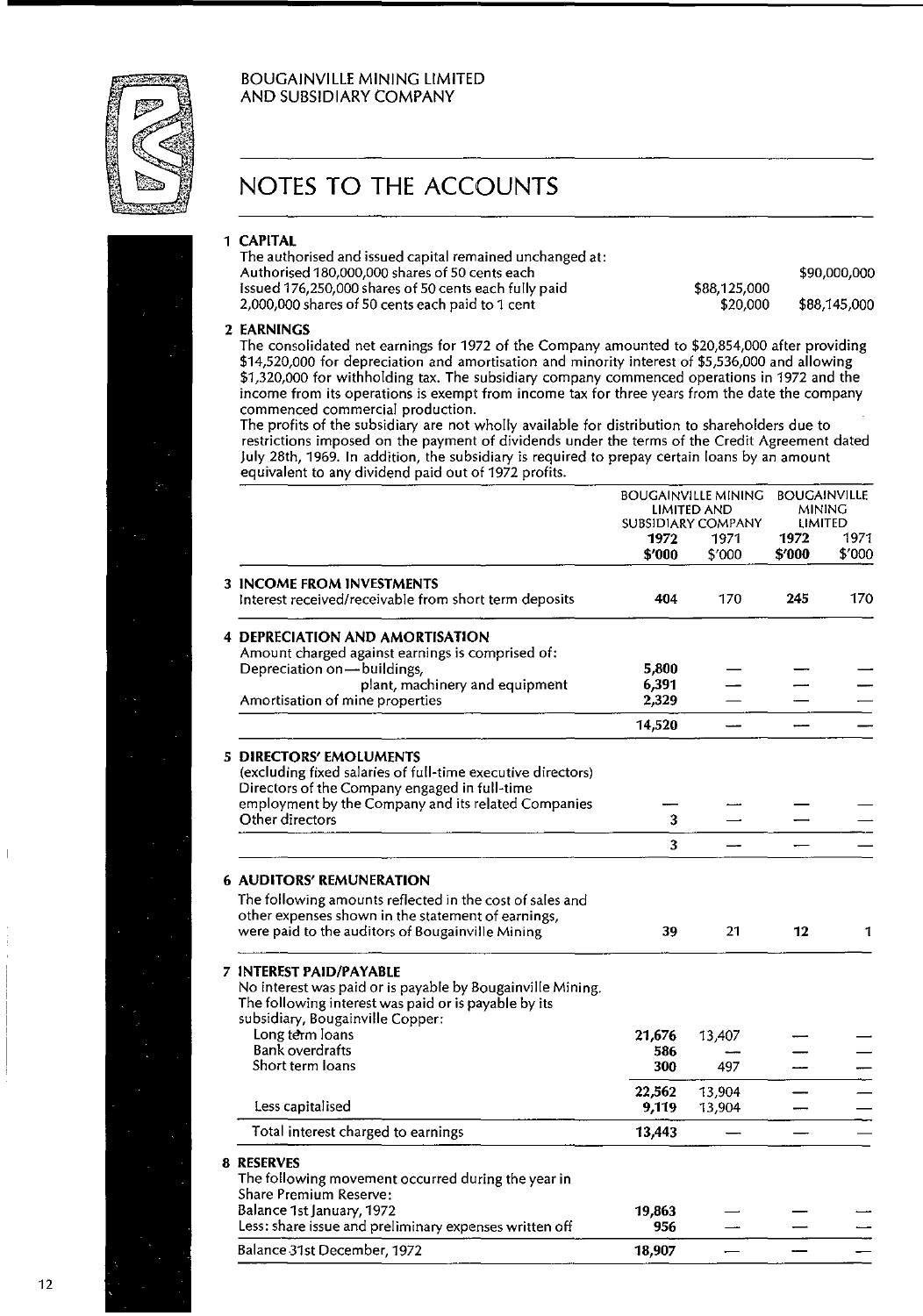### 9 EXCHANGE flUCTUATION; CURRENCY CONVERSION

Current assets, current liabilities and long term loans have been converted into Australian currency at the rates of exchange ruling at balance date. The unrealised gain of \$24,173,000 (1971 \$9,174,000) arises from overseas loans and will be credited to earnings as loan repayments are made. All other amounts have been converted at the rate of exchange prevailing at the date of each transaction.

### 10 LIABILITIES MATURING LATER THAN ONE YEAR (SUBSIDIARY COMPANY)

### • SECURED LOANS

(A) The following secured loans are repayable in U.S. dollars and are secured by a charge over the 130,000,000 shares in Bougainville Copper Pty. Limited issued in the names of Bougainville Mining Limited, the Administration of Papua New Guinea and the Investment Corporation of Papua and New Guinea. The loan repayment dates are subject to certain provisions relating to prepayments and deferrals.

|                          | Repayable |          | 1972    |          | 1971    |
|--------------------------|-----------|----------|---------|----------|---------|
|                          |           | US\$'000 | A\$'000 | US\$'000 | A\$'000 |
| <b>BANK LOANS</b>        |           |          |         |          |         |
| 1 Credit Agreement       |           |          |         |          |         |
| Seven year loans         | 1978      | 67,400   | 52,863  | 67,400   | 56,591  |
| Intermediate term loans  | 1973-1976 | 96,000   | 75.294  | 55,000   | 46,180  |
| 2 Eximbank loans         | 1973-1978 | 54,628   | 42,845  | 45,281   | 38,019  |
|                          |           | 218,028  | 171,002 | 167,681  | 140,790 |
| <b>OTHER</b>             |           |          |         |          |         |
| Japanese cash loans      | 1973-1979 | 30,000   | 23,529  | 30,000   | 25 189  |
| Japanese equipment loans | 1973-1982 | 23,125   | 18.137  | 21,034   | 17,661  |
|                          |           | 271.153  | 212,668 | 218,715  | 183.640 |

Annual interest rates on the above loans during 1972 varied between 6% ·and 11%. (B) Commonwealth Savings Bank of Australia Housing Loan \$12,500,000.

This loan is secured by an equitable charge over Bougainville Copper's housing leases in Arawa Township. Interest payments are at the rate of 8% per annum. Repayments are to be made over years 1974-1979.

### o UNSECURED LOANS

Bougainville Copper has entered into deferred payment arrangements with Australian suppliers of goods and services relating to the construction phase.

The amount outstanding at balance date was \$21,207,000 repayable over the years 1973-1982. Annual interest rates on above loans varied from 71/4 % to 7% %.

|                                                     |                | <b>BOUGAINVILLE MINING</b><br>LIMITED AND<br>SUBSIDIARY COMPANY | <b>BOUGAINVILLE</b><br><b>MINING</b><br>LIMITED |                |
|-----------------------------------------------------|----------------|-----------------------------------------------------------------|-------------------------------------------------|----------------|
|                                                     | 1972<br>\$'000 | 1971<br>\$′000                                                  | 1972<br>\$'000                                  | 1971<br>\$'000 |
| <b>11 CREDITORS</b>                                 |                |                                                                 |                                                 |                |
| <b>Trade creditors</b>                              | 9,832          | 20,989                                                          |                                                 | 10             |
| Other creditors                                     | 6,515          | 615                                                             | 5                                               |                |
| Related companies                                   | 406            | 166                                                             | 8                                               | 54             |
|                                                     | 16,753         | 21,770                                                          | 13                                              | 64             |
| Loan instalments due within one year                |                |                                                                 |                                                 |                |
| Bank loans (secured)                                | 33,304         |                                                                 |                                                 |                |
| Other (secured)                                     | 6,975          |                                                                 |                                                 |                |
| Other (unsecured)                                   | 2,233          | 1,295                                                           |                                                 |                |
|                                                     | 59,265         | 23,065                                                          | 13                                              | 64             |
| 12 PROPERTY, PLANT AND EQUIPMENT                    |                |                                                                 |                                                 |                |
| Freehold and leasehold land and buildings (at cost) | 171,178        |                                                                 |                                                 |                |
| Less depreciation                                   | 5,800          |                                                                 |                                                 |                |
|                                                     | 165,378        |                                                                 |                                                 |                |
| Plant, machinery and equipment (at cost)            | 157,505        |                                                                 |                                                 |                |
| Less depreciation                                   | 6,391          |                                                                 |                                                 |                |
|                                                     | 151,114        |                                                                 |                                                 |                |
| Mine property (at cost)                             | 62,112         |                                                                 |                                                 |                |
| Less amortisation                                   | 2,329          |                                                                 |                                                 |                |
|                                                     | 59,783         |                                                                 |                                                 |                |
| Capital works in progress                           | 2,401          | 356.933                                                         |                                                 |                |
| <b>TOTAL</b>                                        | 378,676        | 356.933                                                         |                                                 |                |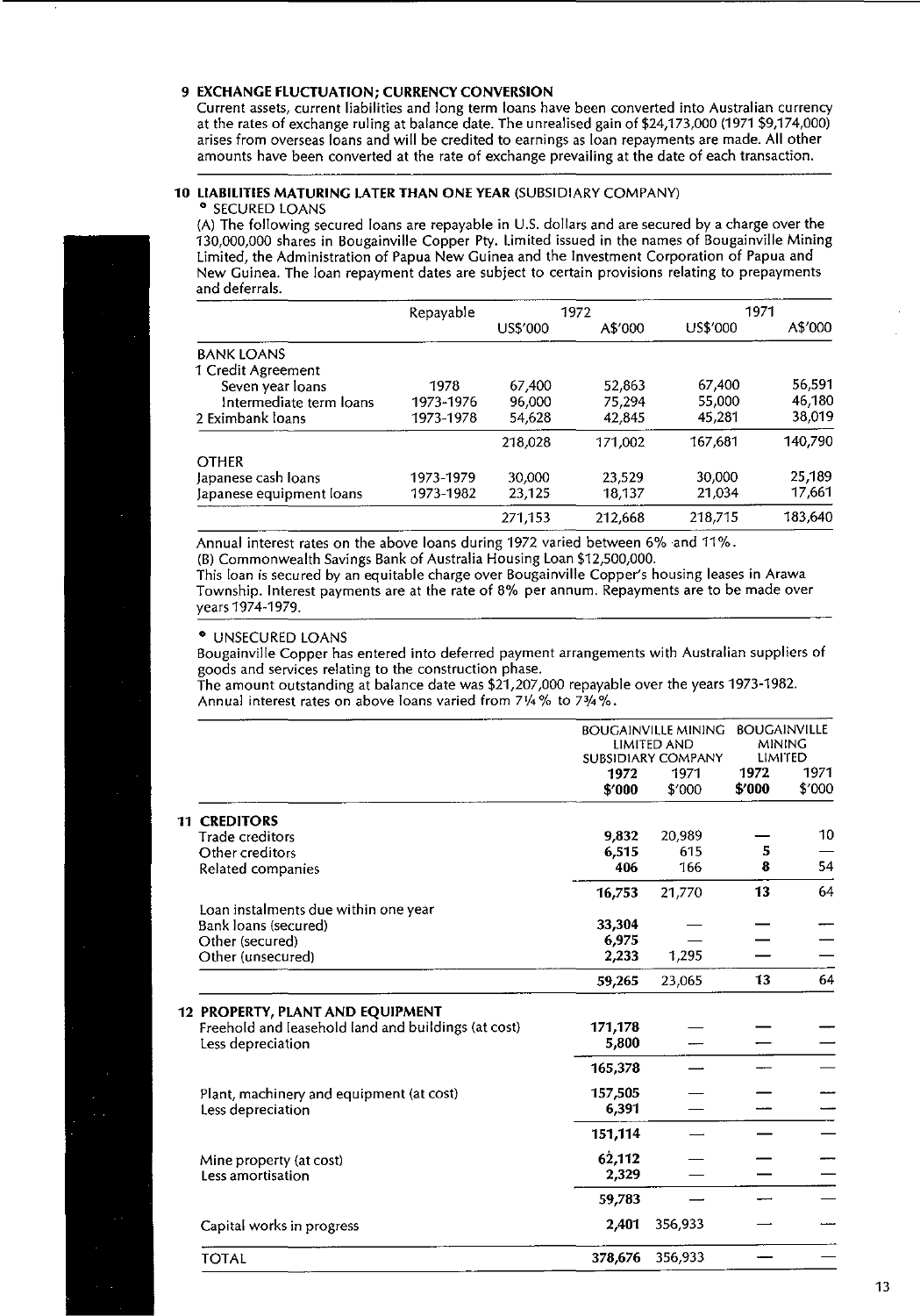### 13 INVESTMENTS

Bougainville Mining's only subsidiary is Bougainville Copper Ply. Limited which is incorporated in Papua New Guinea. The 104,000,000 fully paid shares of \$1.00 each held by Bougainville Mining in Bougainville Copper are subject to a charge securing loans made to Bougainville Copper (see Note 10).

Withholding tax will be payable upon the distribution of the retained earnings of the subsidiary for which no provision has been made.

|                                                         | <b>BOUGAINVILLE MINING BOUGAINVILLE</b><br>LIMITED AND<br>SUBSIDIARY COMPANY |                | <b>MINING</b><br><b>LIMITED</b> |                |
|---------------------------------------------------------|------------------------------------------------------------------------------|----------------|---------------------------------|----------------|
|                                                         | 1972<br>\$'000                                                               | 1971<br>\$'000 | 1972<br>\$'000                  | 1971<br>\$'000 |
| <b>14 DEBTORS</b><br>Trade debtors and bills receivable | 34,063                                                                       | 4,573          |                                 |                |
| Subsidiary company                                      |                                                                              |                | 9,480                           |                |
| Other related companies                                 | 1,348                                                                        | 125            |                                 |                |
| Other current debtors and payments in advance           | 1.154                                                                        | 1.675          |                                 | 838            |
|                                                         | 36,565                                                                       | 6.373          | 9,487                           | 838            |

#### 15 STOCKS AND STORES

Stocks and stores are valued at the lowest of cost, net realisable value and replacement price.

16 COMMITMENTS FOR CAPITAL EXPENDITURE AND CONTINGENT LIABILITIES The approximate commitments for the purchase of land, buildings, plant and equipment not reflected in the Balance Sheet amount to \$8,000,000 (1971 \$8,505,000)

#### 17 ULTIMATE HOLDING COMPANY

The ultimate holding company of the Company is The Rio Tinto-Zinc Corporation Limited (incorporated in England)

### DECLARATIONS

#### DECLARATION BY SECRETARY

I, Brian William Morgan, Secretary of Bougainville Mining Limited, do solemnly and sincerely declare that the accompanying balance sheet and statement of earnings of the Company are, to the best of my knowledge and belief, correct. And I make this solemn declaration by virtue of the Statutory Declarations Act 1959, and subject to the penalties provided by that Act for the making of false statements in statutory declarations conscientiously believing the statements contained in this declaration to be true in every particular.<br>B. W. MORGAN

B. W. MORGAN /JUMO19an

Declared at Melbourne in the State of Victoria this 12th day of February, 1973. B. W. MORGAN *HUMO gaw*<br>Secretary<br>Declared at Melbourne in the State of Victoria t<br>Before me: <br>D. M. BENSON Allows

Justice of the Peace

### REPORT OF THE AUDITORS TO THE MEMBERS

In our opinion, the balance sheets and statements of earnings set out on pages 10 and 11 are properly drawn up in accordance with the provisions of the Companies Ordinance 1962 (as amended), and so as to give a true and fair view of the state of affairs and the results of the Company and of the Group.

The accounting and other records, including registers examined by us have, in our opinion, been

The accounting and other records, including registers examined by us h<br>properly kept in accordance with the provisions of the Ordinance.<br>COOPER BROTHERS & CO. ... Company, 1973.<br>MELBOURNE. 12th February, 1973.

Signed at Melbourne this 12th day of February, 1973.

### STATEMENT BY DIRECTORS

In the opinion of the Directors of Bougainville Mining Limited the accompanying statement of earnings is drawn up so as to give a true and fair view of the results of the business of the Company for the period covered by the statement and the accompanying balance sheet is drawn up so as to exhibit a true and fair view of the state of affairs of the Company at the end of that period.<br>On behalf of the Board, In the opinion of the Directors of Bougainville Mining Limited the accon<br>earnings is drawn up so as to give a true and fair view of the results of the<br>for the period covered by the statement and the accompanying balance<br>e

F. F. ESPIE, R. H. CARNEGIE.<br>Directors

/j / berg

14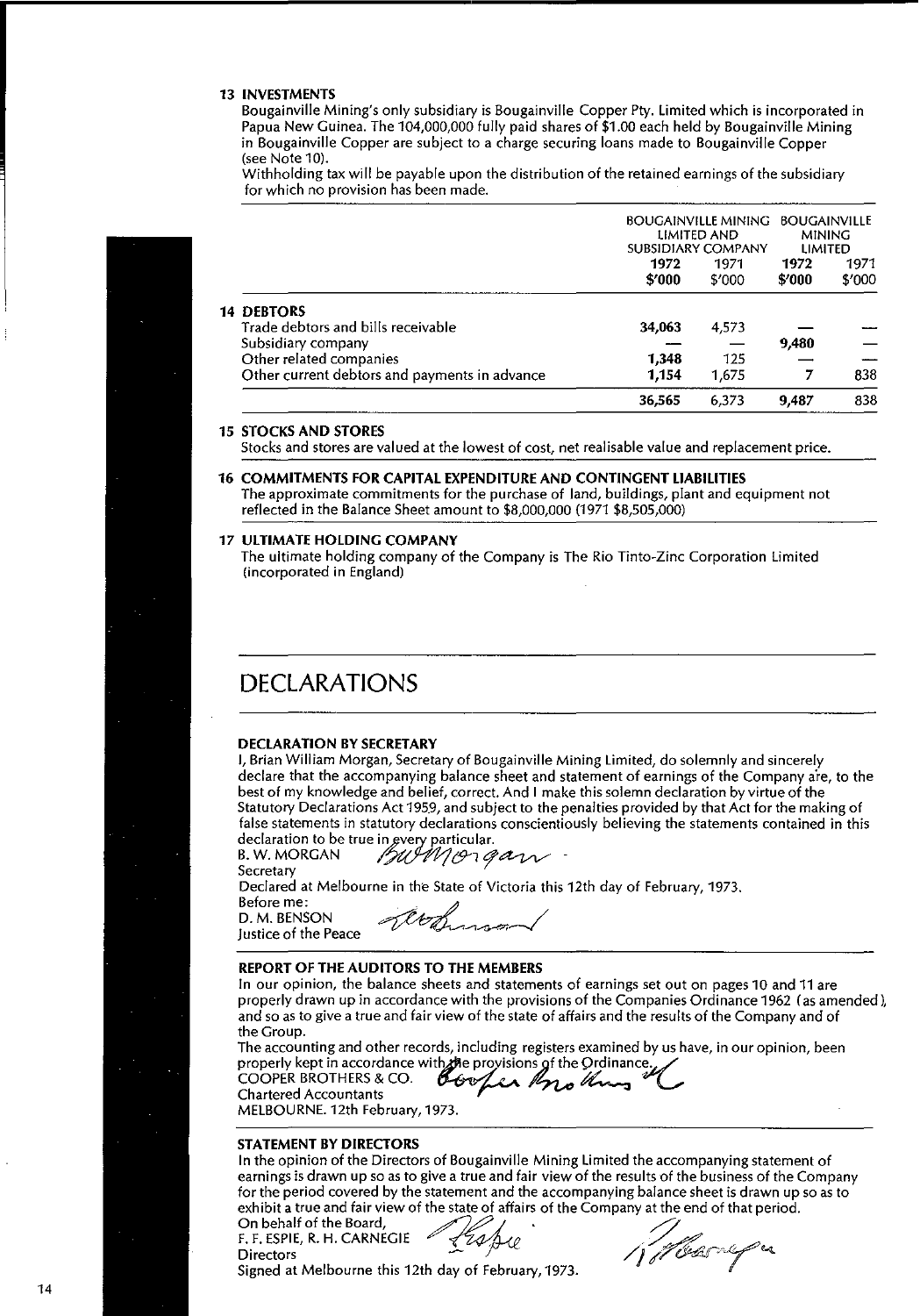

15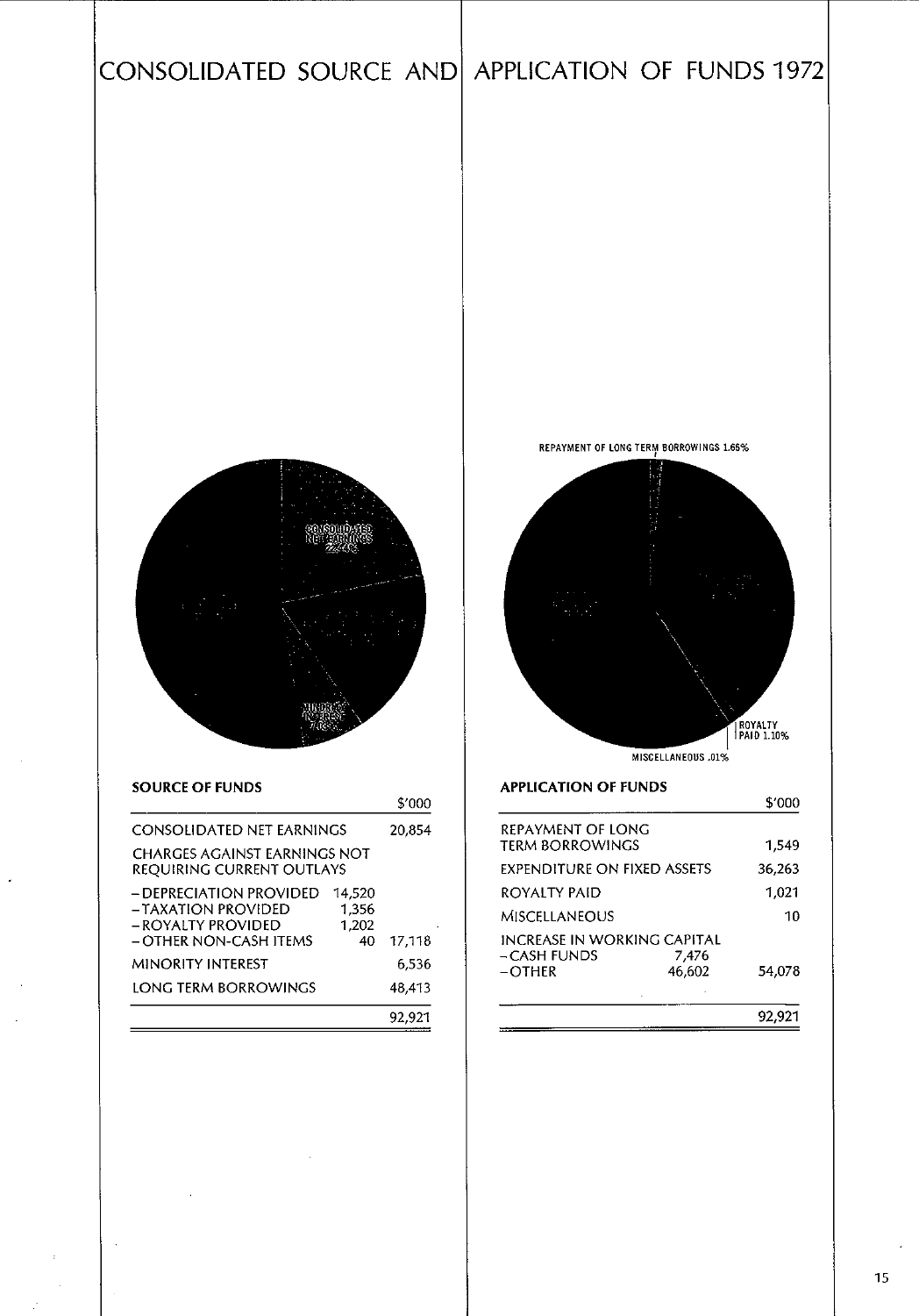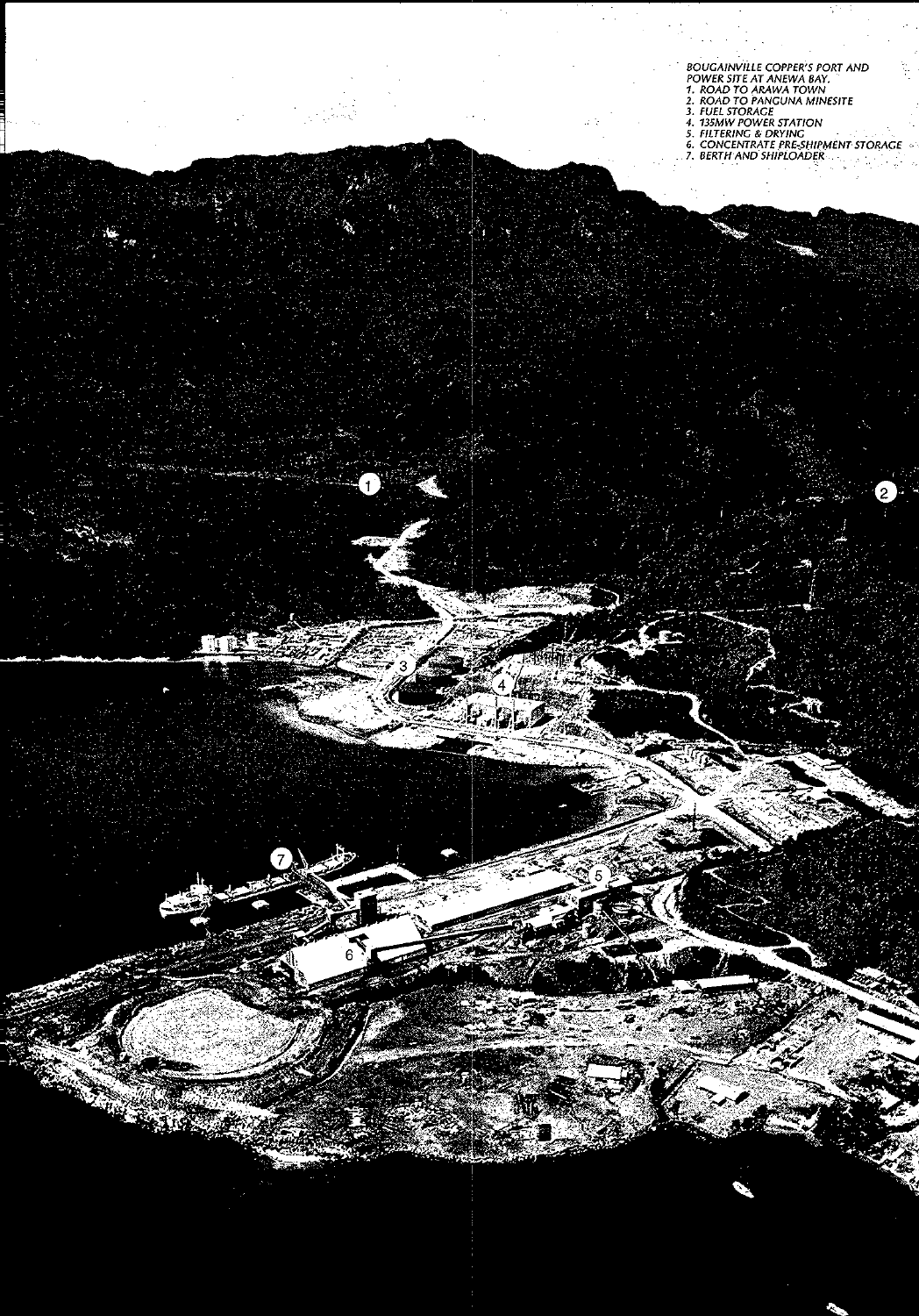### BENEFICIAL INTERESTS IN THE BOUGAINVILLE COPPER OPERATION

For the information of shareholders the relationship of beneficial interests (indicated by percentages) in Bougainville Copper is shown in the chart set out below.

B.M.L.: BOUGAINVlllE MINING (incorporated in 1969) which holds 80% of the issued share capital of Bougainville Copper is a holding company only. Its shares are listed on Australian and New Zealand Stock Exchanges. At 31st December, 1972, Bougainville Mining had 46,726 shareholders of whom 9,256 were resident in P.N.G.

R.C.P.: BOUGA1NVILLE COPPER is the company operating the Bougainville project and was formed in 1967. It is a company incorporated in P.N.G. with its main office at Panguna, Bougainville.

P.N.G. **GOVERNMENT** holds 20% of the issued capital of Bougainville Copper. At 31st December, 1972, this holding comprised 26 million \$1 ordinary shares of which one million were held by the Investment Corporation of Papua New Guinea, a P.N.G. Government authority.

**N.B.H.C.:** N.B.H.C. Holdings Limited is a newly created holding company registered in Australia in 1971. It has a beneficial interest in Bougainville Copper through its holding in Bougainville Mining. The public owns 66.8% of the issued shares of N.B.H.C. Holdings.

C.R.A.: Conzinc Riotinto of Australia Limited (incorporated in 1962) is the holding company for the group. CR.A. has a beneficial interest in Bougainville Copper through its holding in Bougainville Mining and N.B.H.C Holdings. The public owns 19.3% of the issued shares in CR.A.

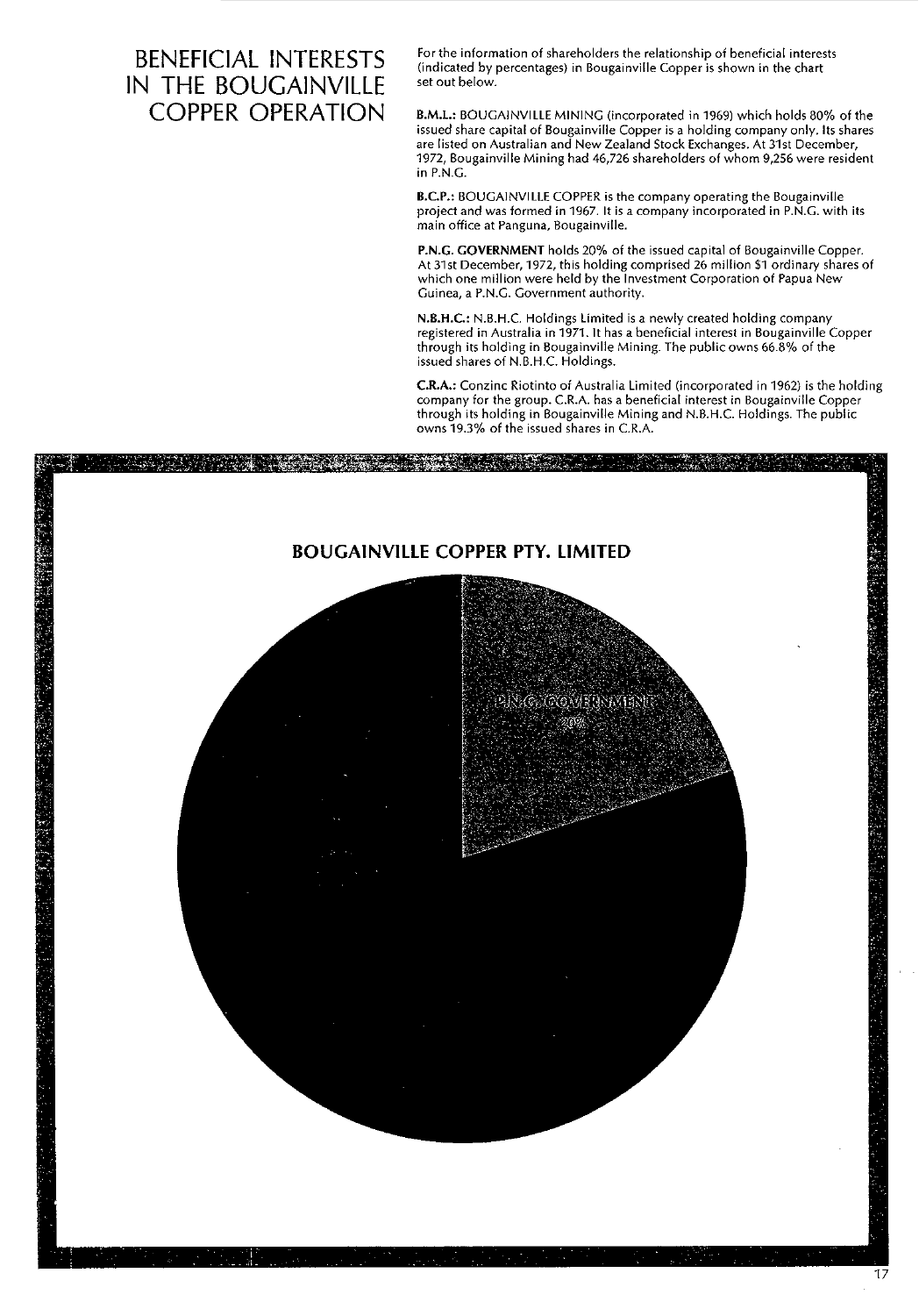## **COMMUNITY RELATIONS**

**Bougainville Copper works to minimise any disruptive effect of its presence on**  the local people. Continued contact through village relations officers enables Bougainville Copper to keep informed of local matters while at the **same time enabling villagers to be advised of company activities.**  Bougainville Copper has sought to assist **local people economically by creating**  marketing opportunities for the sale of locally grown products and by employing qualified people in demonstrating methods of improving livestock and agricultural productivity. **A business advisory service also plays an active role in guiding local entrepreneurs in the conduct of their businesses.** 

On a broader basis, Bougainville **Copper is working to ensure local**  ownership of many of the larger **business enterprises necessary to directly support its operation and**  provide for the needs of its workforce **and their families. Businesses including a supermarket and taverns are being**  developed under the auspices of **Panguna Development Foundation**  Limited. Following the development stage of these enterprises, equity will be made available to the local people.



THE PRIMARY SCHOOL AT PANGUNA IS<br>ONE OF A NUMBER OF SCHOOLS<br>PROVIDED BY THE PAPUA NEW GUINEA<br>COVERNMENT FOR THE BOUGAINVILLE<br>COPPER OPERATION. AT THE COASTAL<br>TOWN OF ARAWA TWO OTHER PRIMARY<br>SCHOOLS, A TECHNICAL COLLECE AND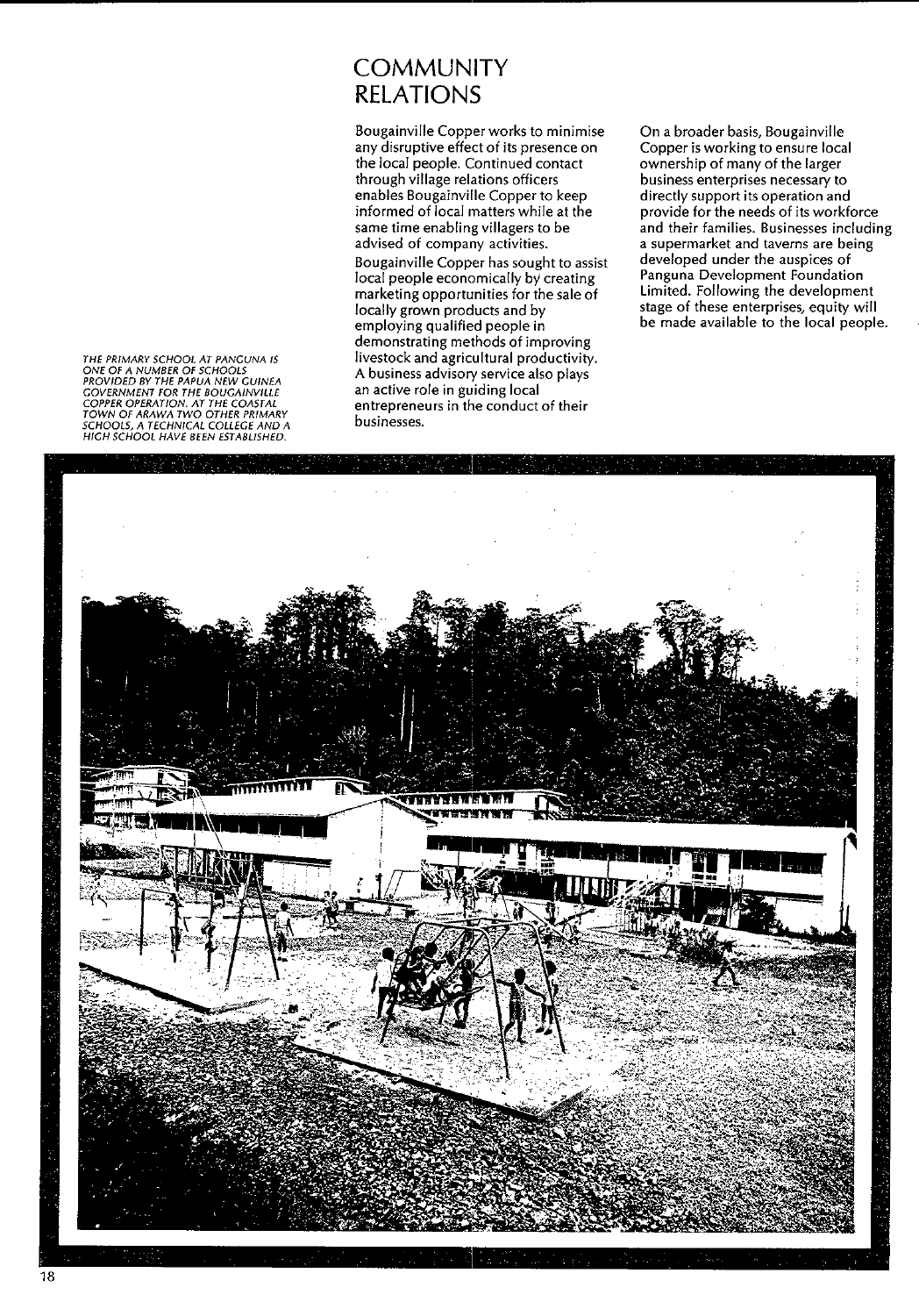



ú t.<br>Rođen l.